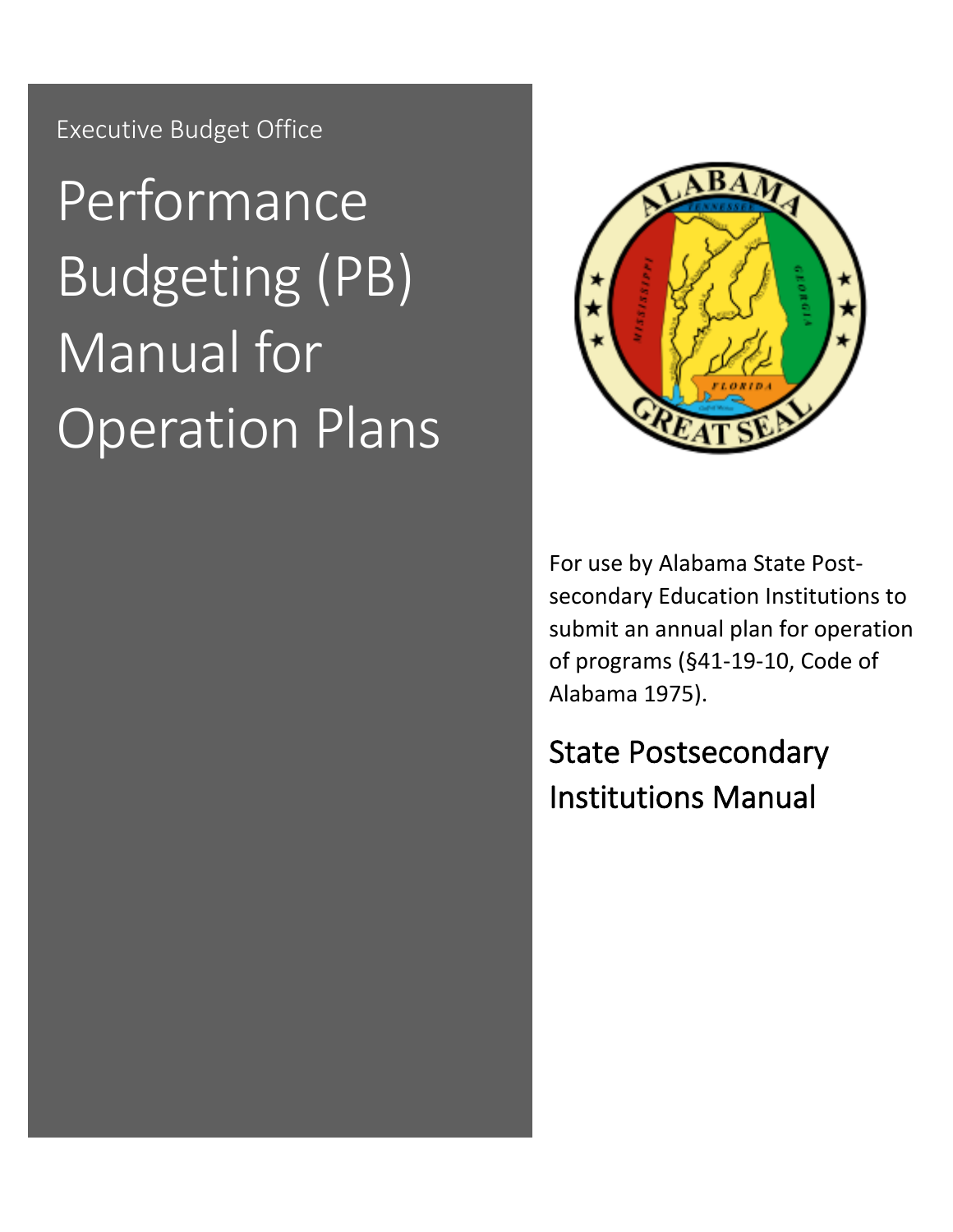### Table of Contents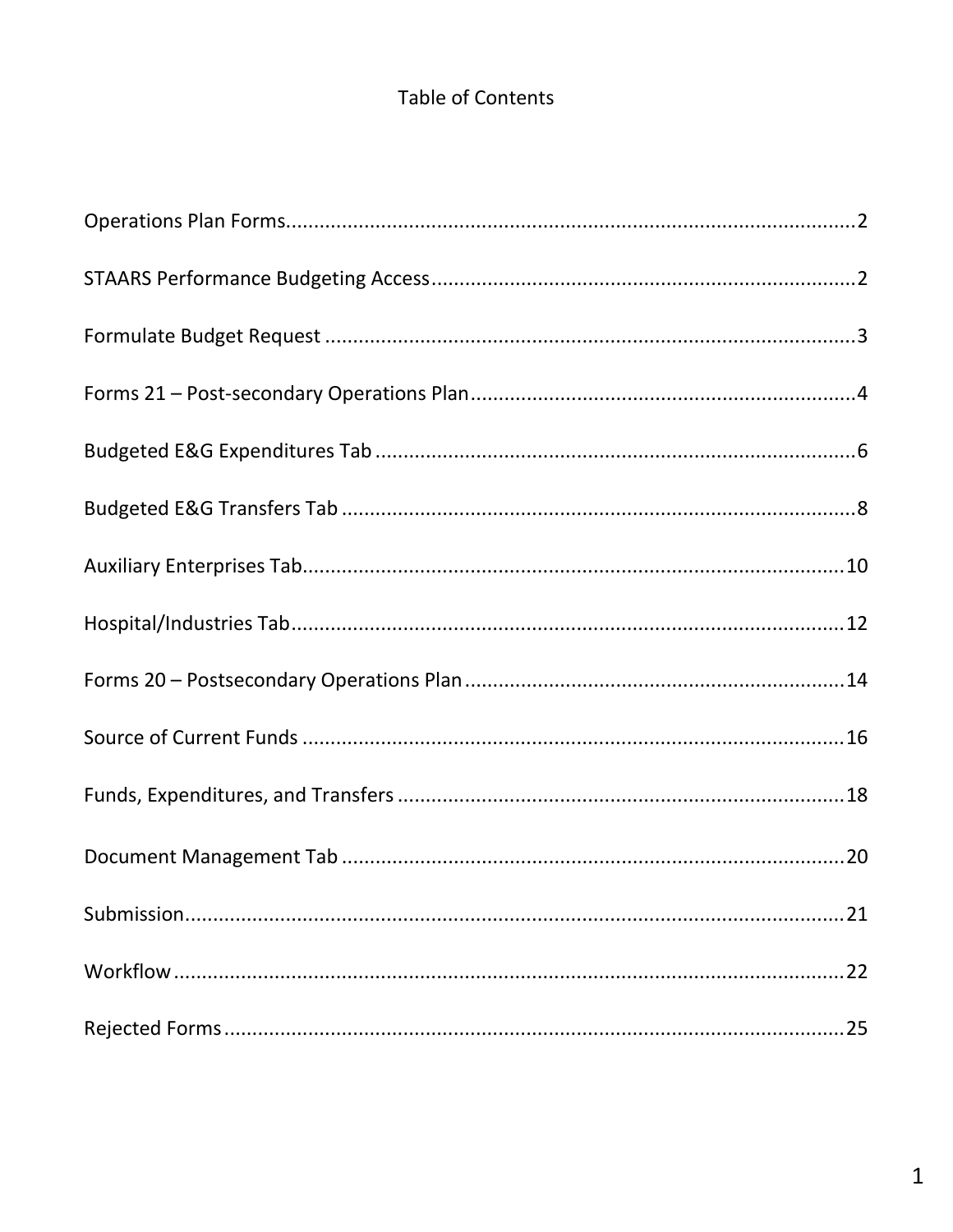## **PERFORMANCE BUDGETING OPERATIONS PLAN MANUAL FOR POSTSECONDARY INSTITUTIONS**

Welcome to STAARS Performance Budgeting! Performance Budgeting is the system of record for budgeting for the State of Alabama. Postsecondary institutions will complete operations plan Forms 20 and 21 using tabs within Performance Budgeting. These forms will be rolled up to create the institution Operations Plan packet that will be submitted to the Executive Budget Office through electronic workflow.

#### **OPERATIONS PLAN FORMS**

- Form 20 PS Operations Plan
- Form 21 PS Ops Plan Expenditures & Transfers

#### **TO ACCESS STAARS PERFORMANCE BUDGETING (PB):**

Performance Budgeting has a separate login URL and screen than STAARS Financials. Access to two different areas of STAARS will be required to complete the institution Operation Plan. Operations Plan forms will be completed in the STAARS Performance Budgeting (PB) application. Once all forms are complete, access to STAARS infoAdvantage will be necessary to run the Operations Plan Packet generated in PB.

- To access Performance Budgeting (PB): [https://budget.staars.alabama.gov](https://budget.staars.alabama.gov/)
- To access reports in infoAdvantage: <https://staarsinfo.alabama.gov/BOE/BI>
- Agencies with access to STAARS Financials should access infoAdvantage through Financials.

\*Please contact **STAARS Support at 334-353-9000** or **STAARS.Support@Finance.Alabama.gov** for login or password assistance.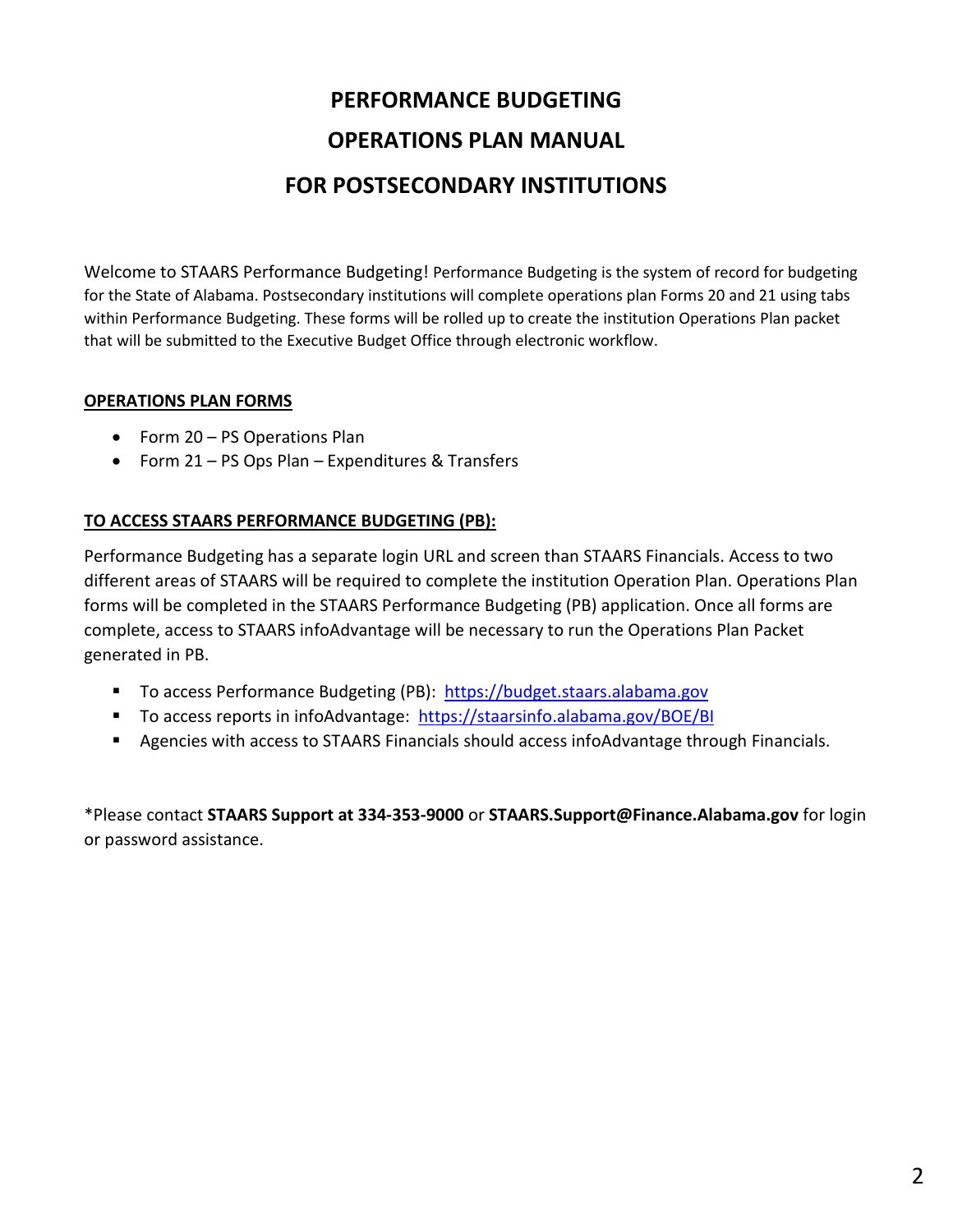After you login to Performance Budgeting, you will be on the Welcome Page for the application. Begin by clicking **Budget Tasks** on the task bar.

| <b>CGI Advantage</b>                       |  |                                                                                                                                                                                 |  | Welcome. | $\Box$ ! The System is currently Locked $\Box$ |  |
|--------------------------------------------|--|---------------------------------------------------------------------------------------------------------------------------------------------------------------------------------|--|----------|------------------------------------------------|--|
|                                            |  | Reference Data $\mathbf{v}$ SBFS $\mathbf{v}$ Projection/Allocation $\mathbf{v}$ Security $\mathbf{v}$ Utilities $\mathbf{v}$ Budget Tasks $\mathbf{v}$ Dashboards $\mathbf{v}$ |  |          | Integration $\pm$                              |  |
| Site Map > Advantage Performance Budgeting |  |                                                                                                                                                                                 |  |          |                                                |  |

Then select **Formulate Budget Request** on the drop-down menu.

| <b>CGI Advantage</b>                                                                                                                              |             |                          |                                   |                                 | Welcome, I                                         |                   | ! The System is currently Locked |
|---------------------------------------------------------------------------------------------------------------------------------------------------|-------------|--------------------------|-----------------------------------|---------------------------------|----------------------------------------------------|-------------------|----------------------------------|
| Reference Data ▼                                                                                                                                  | SBFS $\tau$ | Projection/Allocation ▼  | Security $\overline{\phantom{a}}$ | Utilities $\overline{ }$        | Budget Tasks $\sqrt{ }$                            | Dashboards $\sim$ | Integration $\sqrt{ }$           |
| Site Map > Advantage Performance Budgeting                                                                                                        |             |                          |                                   | <b>Formulate Budget Request</b> |                                                    |                   |                                  |
|                                                                                                                                                   |             |                          |                                   |                                 | Execute Ouery                                      |                   |                                  |
| <b>Advantage Performance</b><br><b>Budgeting</b><br>Categories<br><b>Reference Data - This contains</b><br>links to all the reference data in the |             |                          |                                   |                                 | Rank Budget Requests                               |                   |                                  |
|                                                                                                                                                   |             |                          |                                   |                                 | Budget Request Filter View                         |                   |                                  |
|                                                                                                                                                   |             |                          |                                   |                                 | Budget Reguest Inbox                               |                   |                                  |
|                                                                                                                                                   |             | <u>SBFS</u> -<br>SBFS da | Advance Budget Request Stage      |                                 | <b>Projection/All</b><br><b>Projection/Allocat</b> |                   |                                  |

The **Budget Layout Selection** screen will appear. Below are the code names used to identify Forms 20 and 21 used for Operation Plans.

- **PS OPS PLAN BUD EXP - PS Ops Plan-Expenditures & Transfer-Form 21**
- **PS OPS PLAN - PS Operations Plan – Form 20**

|       | <b>CGI Advantage</b>                                                            |                     |                               | Welcome,                                      |                                 | The System is currently Locked |
|-------|---------------------------------------------------------------------------------|---------------------|-------------------------------|-----------------------------------------------|---------------------------------|--------------------------------|
|       | Reference Data ▼<br>Projection/Allocation $\sim$<br>SBFS $=$                    | Security $\sqrt{*}$ | Utilities $\sim$              | Budget Tasks v                                | Dashboards $\blacktriangledown$ | Integration $\sqrt{ }$         |
|       | Advantage Performance Budgeting $>$ Budget Tasks $>$ Budget Layout Selection    |                     |                               |                                               |                                 |                                |
|       | <b>Budget Layout Selection</b>                                                  |                     |                               |                                               |                                 |                                |
| Code: | Name:<br>$\checkmark$<br>Layout Type:<br>Display $ 20 \n\vee $<br>Sort<br>Items |                     | Search                        |                                               |                                 |                                |
|       | Code                                                                            | <b>Name</b>         |                               |                                               |                                 |                                |
| D     | <b>BUD REQ BY FUNCTION</b>                                                      |                     | Budget Request- Forms 5 & 6   |                                               |                                 |                                |
| Đ     | <b>OPR TARGETS</b>                                                              |                     | Quarterly Performance Targets |                                               |                                 |                                |
| Đ     | PS OPS PLAN BUD EXP                                                             |                     |                               | PS Ops Plan-Expenditures & Transfer-Form 21   |                                 |                                |
| Đ     | PS OPS PLAN                                                                     |                     | PS Operations Plan - Form 20  |                                               |                                 |                                |
| D     | <b>BUD REQ BY DEPT</b>                                                          |                     |                               | Budget Request- Department level- Forms 1 & 3 |                                 |                                |
|       |                                                                                 |                     |                               |                                               |                                 |                                |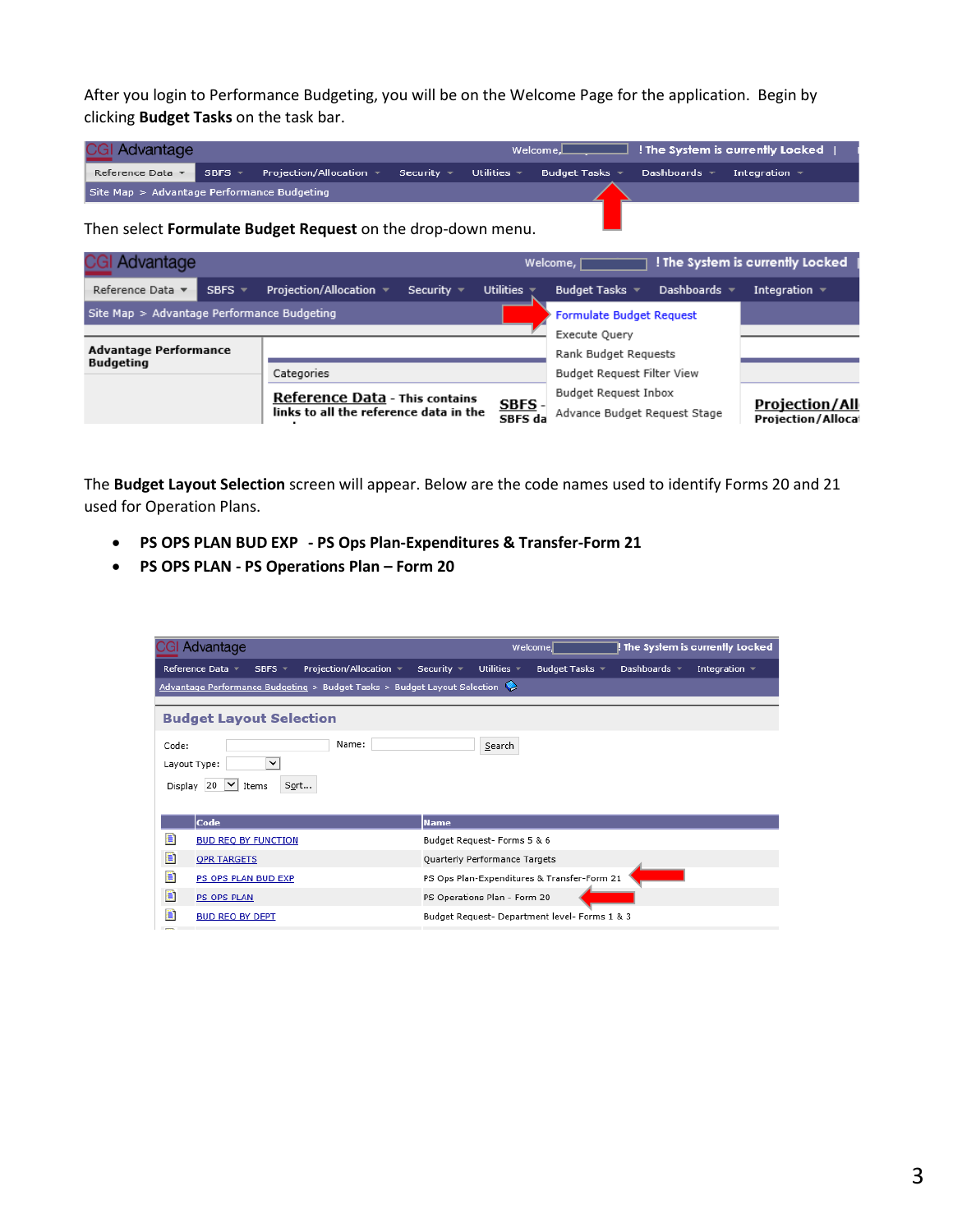#### **FORM 21 – PS OPERATIONS PLAN**

| Step 1. Select PS OPS Plan BUD EXP under the Code section to begin creating Form 21. |  |
|--------------------------------------------------------------------------------------|--|
|--------------------------------------------------------------------------------------|--|

|       | GI Advantage                                                                            | Welcome, lataya.lucas ! The System is currently Locked                                                        |
|-------|-----------------------------------------------------------------------------------------|---------------------------------------------------------------------------------------------------------------|
|       | Reference Data ▼<br>Projection/Allocation $\sim$<br>SBFS $\sim$                         | Security $\sqrt{ }$<br>Utilities $\sim$<br>Dashboards $\sim$<br>Integration $\sim$<br>Budget Tasks $\sqrt{ }$ |
|       | Advantage Performance Budgeting $>$ Budget Tasks $>$ Budget Layout Selection            |                                                                                                               |
|       | <b>Budget Layout Selection</b>                                                          |                                                                                                               |
| Code: | Name:<br>$\checkmark$<br>Layout Type:<br>Display 20<br>$\vert \vee \vert$ Items<br>Sort | Search                                                                                                        |
|       | Code                                                                                    | <b>Name</b>                                                                                                   |
| D     | <b>BUD REQ BY FUNCTION</b>                                                              | Budget Request- Forms 5 & 6                                                                                   |
| Đ     | <b>OPR TARGETS</b>                                                                      | Quarterly Performance Targets                                                                                 |
| Đ     | PS OPS PLAN BUD EXP                                                                     | PS Ops Plan-Expenditures & Transfer-Form 21                                                                   |
| Đ     | PS OPS PLAN                                                                             | PS Operations Plan - Form 20                                                                                  |
| Đ     | <b>BUD REQ BY DEPT</b>                                                                  | Budget Request- Department level- Forms 1 & 3                                                                 |

**Step 2.** On the **Select Budget Request** screen click **New.** 

| <b>Select Budget Request</b>         |                |                                             |  |  |
|--------------------------------------|----------------|---------------------------------------------|--|--|
|                                      |                |                                             |  |  |
| Layout Code: PS OPS PLAN BUD EXP     | Request Code:  | Current Rank:                               |  |  |
| Generic V<br>Layout Type:            | Name:          | $\checkmark$<br>Stage:                      |  |  |
|                                      | Department:    |                                             |  |  |
| Lopy Header   Copy All   View<br>New | Delete<br>Save | Display 20 $\vert \vee \vert$ Items<br>Sort |  |  |

The **Create Budget Request** screen appears.

| r⊟ Budget Request Details [i]                 |                                   |                  |                 |         |  |
|-----------------------------------------------|-----------------------------------|------------------|-----------------|---------|--|
| * Request Code:                               | 513 OP PLAN FY2018                | * Name:          | Troy University |         |  |
| Stage:                                        | $1$ $\vee$                        | Ranking Type: 4. |                 |         |  |
|                                               |                                   | Ranking Type:    |                 |         |  |
| Description:                                  |                                   |                  |                 |         |  |
|                                               |                                   | Current Rank:    |                 | $\circ$ |  |
|                                               |                                   |                  |                 |         |  |
|                                               | Workflow Status: Work In Progress |                  |                 |         |  |
| r⊟ Reason For Change -<br>Reason Description: |                                   |                  |                 |         |  |
| r ⊟ Budget Request Information                |                                   |                  |                 |         |  |
| $\overline{F}$ Dimensions $\overline{F}$      |                                   |                  |                 |         |  |
| 513<br>Department:<br>Troy State              |                                   |                  |                 |         |  |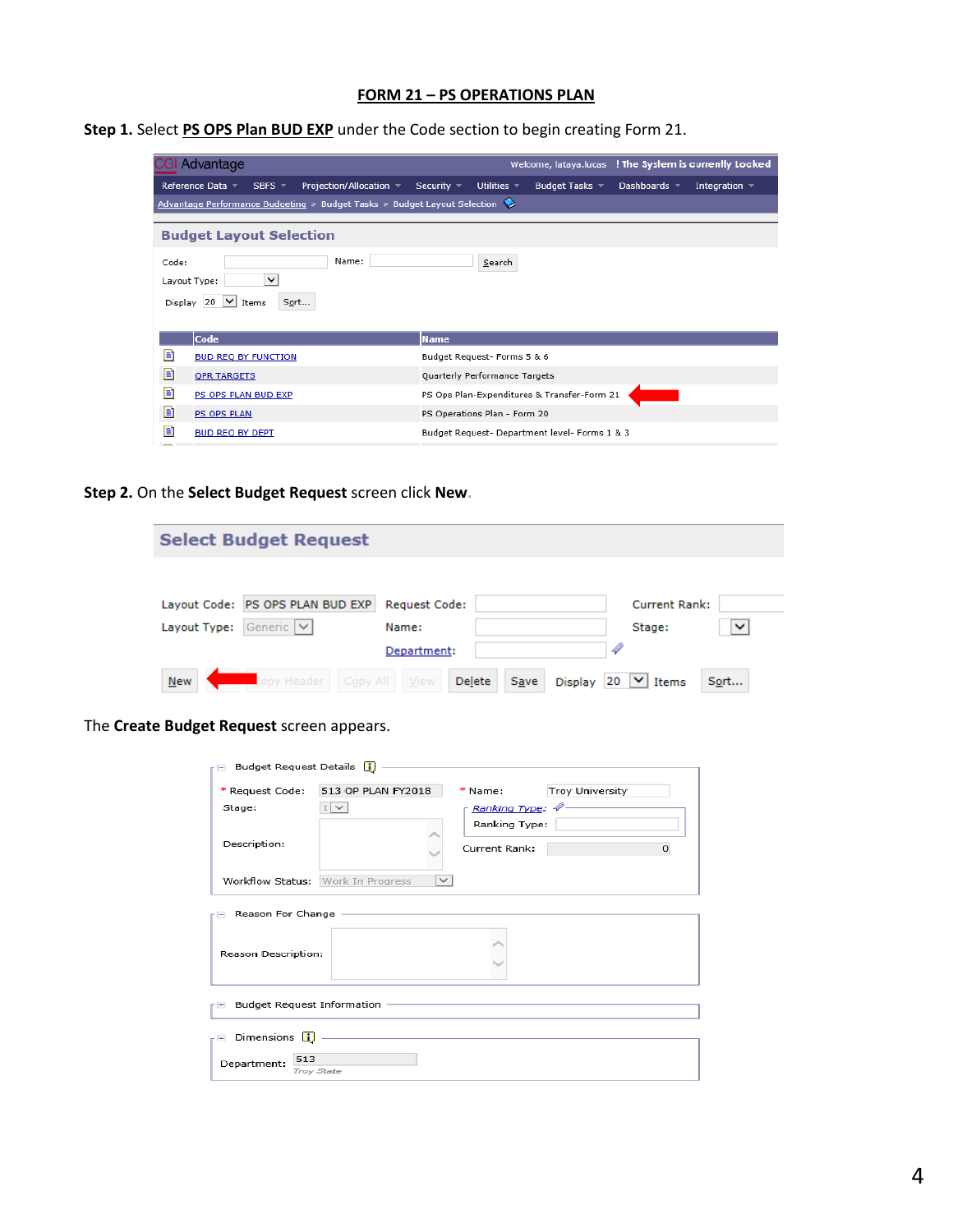**Step 3.** Complete the required fields in the **Budget Request Details** section by entering your institution information for the Form 21 as follows:

Enter data in the **Request Code** and **Name** fields using the following format:

| REQUEST CODE EXAMPLE: 513 OP PLAN FY20**       |                            |  |  |
|------------------------------------------------|----------------------------|--|--|
| <b>Agency Number:</b>                          | 3-Digit Institution Number |  |  |
| Key the words:                                 | <b>OP PLAN</b>             |  |  |
| Key the words:                                 | <b>FY20**</b>              |  |  |
| <b>NAME EXAMPLE: TROY UNIVERSITY - Form 21</b> |                            |  |  |
| Name: Use the University Name - Form 21        |                            |  |  |

**Step 4.** Complete the **Dimensions** section at the bottom of the header page by adding the institution's 3-digit number.

| Budget Request Information                       |  |
|--------------------------------------------------|--|
| Dimensions $\begin{bmatrix} \cdot \end{bmatrix}$ |  |
| Department: 513                                  |  |

**Step 5.** Once complete click **Save.** The **Action was Successful** message will appear.

Supplementary tabs will emerge that will allow you to enter the data for the Form 21 Expenditures. The tabs are: **Budgeted E&G Expenditures, Budgeted E&G Transfers, Auxiliary Enterprises, Hospital/ Industries Exp,** and **Document Management**.

|                     | Action was successful.                                                                                                                           |  |
|---------------------|--------------------------------------------------------------------------------------------------------------------------------------------------|--|
| <b>Back</b><br>Save |                                                                                                                                                  |  |
|                     | Fdit Budget Request   Budgeted E&G Expenditures   Budgeted E&G Transfers   Auxiliary Enterprises   Hospital/Industries Exp   Document Management |  |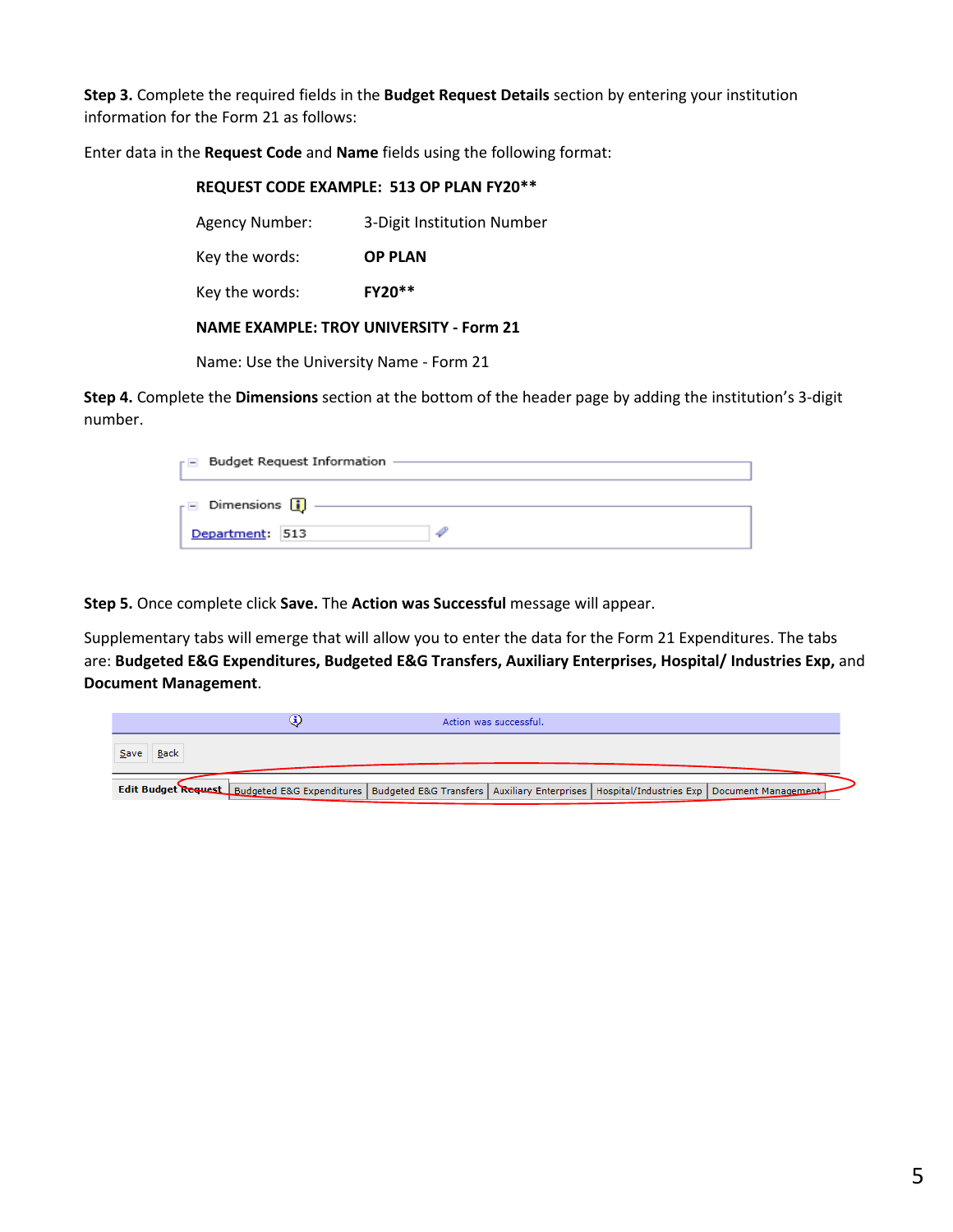#### **BUDGETED E&G EXPENDITURES TAB**

**Step 1.** Select the **Budgeted E&G Expenditures** tab.

| <b>CGI Advantage</b>       |                                      |
|----------------------------|--------------------------------------|
| <b>Back</b><br>Save        |                                      |
| <b>Edit Budget Request</b> | <b>Budgeted E&amp;G Expenditures</b> |

**Step 2.** Click **New Item** to insert a line to add unrestricted and restricted funds for the first Budget Object expense line.

|                      | Zero Out Display Sub Total: V Select Model: V<br>Refresh           |                                            |                         |                       |  |  |  |  |
|----------------------|--------------------------------------------------------------------|--------------------------------------------|-------------------------|-----------------------|--|--|--|--|
|                      | Delete Item Export Import Audit Trail Sort View as CSV<br>New Item |                                            |                         |                       |  |  |  |  |
| Summary              |                                                                    |                                            |                         |                       |  |  |  |  |
| $\Box$               | <b>Line</b>                                                        | <b>Budget Object</b><br>UNRESTRICTED FUNDS | <b>RESTRICTED FUNDS</b> | <b>COMBINED FUNDS</b> |  |  |  |  |
| $\blacktriangledown$ |                                                                    |                                            |                         |                       |  |  |  |  |

**Step 3.** To determine which line of funding to report on each line, right click in the **Budget Object** field. Then, click **Search**.

| New Item             | Delete Item<br>Copy Item | Export Import Audit Trail |                      | Sort<br>View as CSV |                         |                                                                              |
|----------------------|--------------------------|---------------------------|----------------------|---------------------|-------------------------|------------------------------------------------------------------------------|
| <b>Summary</b>       |                          |                           |                      |                     |                         |                                                                              |
|                      | Line                     |                           | <b>Budget Object</b> | UNRESTRICTED FUNDS  | <b>RESTRICTED FUNDS</b> | <b>COMBINED FUNDS</b>                                                        |
| $\blacktriangledown$ |                          |                           |                      |                     |                         |                                                                              |
|                      |                          |                           | <b>Favorites</b>     |                     |                         |                                                                              |
|                      |                          | Totals: Code<br>Search    | Short<br><b>Name</b> |                     |                         | Page 1<br>$\left\Vert \cdot\right\Vert \quad\leq\left\Vert \cdot\right\Vert$ |

**Step 4.** The **Budget Object Search** screen will appear. Click **Search** again.

| <b>CGI Advantage</b>              |                                                                |
|-----------------------------------|----------------------------------------------------------------|
|                                   | <b>Budget Object Search</b>                                    |
| Code:<br>Parent Budget<br>Object: | Name:<br>4                                                     |
| Search                            | Sort by User-Defined Order<br>Cancel                           |
| <b>Display</b>                    | $20 \mid \vee \mid$ Items<br>Sort                              |
|                                   | <b>Short Name</b><br>Code<br><b>Object Type</b><br><b>Name</b> |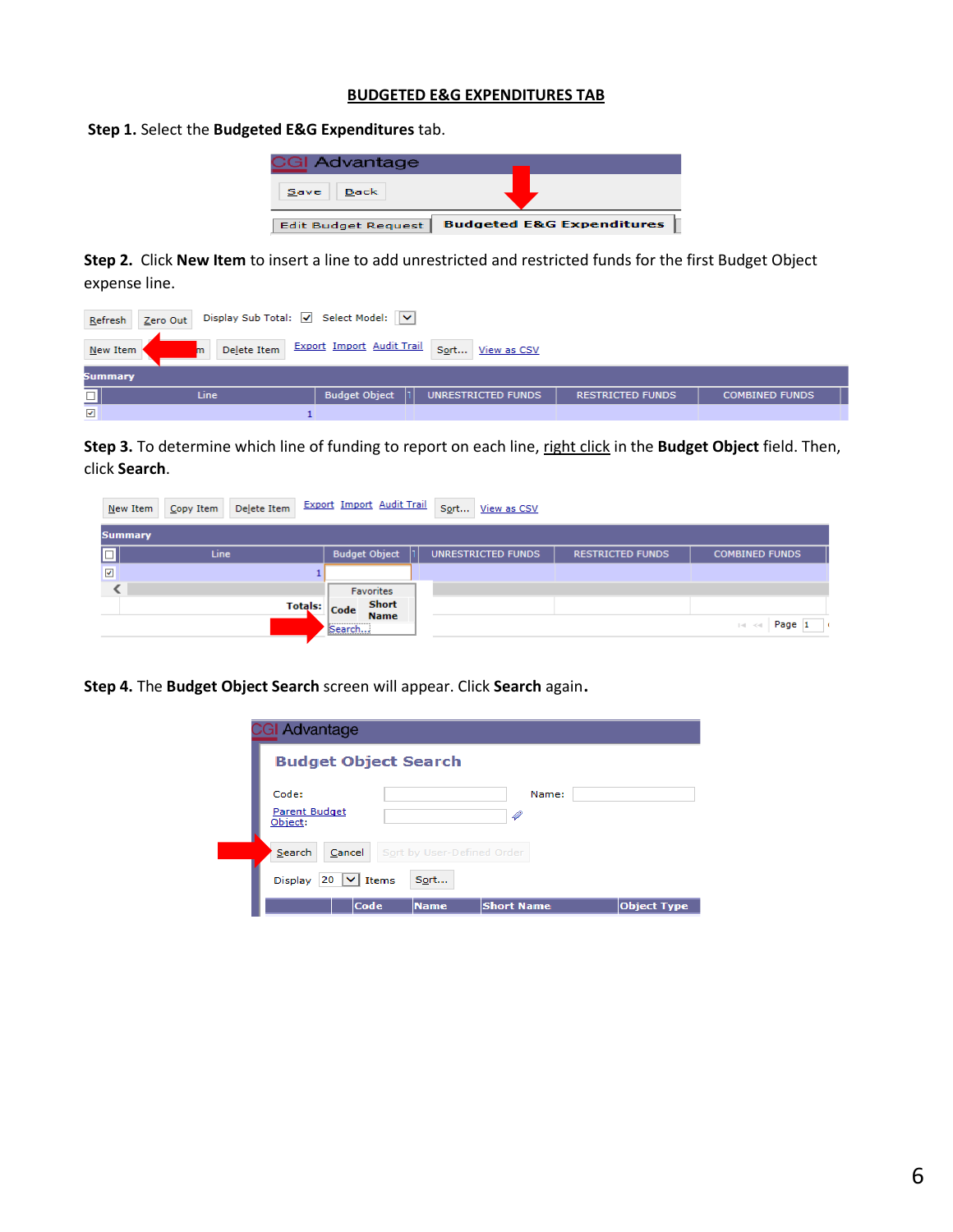The **Budget Object Search** screen will open with the list of budgeted E&G expenditures.

| Code:<br><b>Parent Budget</b><br>Object: |                               | Name:                              | Object<br>Type:<br>Short<br>Name:                                                  |  |
|------------------------------------------|-------------------------------|------------------------------------|------------------------------------------------------------------------------------|--|
| Search<br>Display                        | Cancel<br>$20 \times$ Items   | Sort by User-Defined Order<br>Sort |                                                                                    |  |
|                                          |                               |                                    |                                                                                    |  |
| Select                                   | Code<br>$\mathscr{L}$<br>6320 | <b>Name</b><br>Salaries and Wages  | <b>Short Name</b>                                                                  |  |
| Select                                   | 46321                         | <b>Employee Benefits</b>           | E&G-Emp Bene                                                                       |  |
| Select                                   | 6322                          | Supplies & Expenses                |                                                                                    |  |
| Select                                   | 46323                         | Equipment and Other Capital Assets |                                                                                    |  |
| Select                                   | $\mathscr{L}$<br>6324         | Recoveries from Sales or Services  |                                                                                    |  |
| Select                                   | $\%$ 6325                     | <b>Fuel and Metered Utilities</b>  | E&G-Sal & Wage<br>E&G-Supp & Exp<br>E&G-Equip⋒<br>E&G-Re Sal/Srv<br>E&G-Fuel&Meter |  |

**Step 5.** Select the appropriate code for each line. Follow steps 2-4 to complete Form 21 E&G expenditures for the institution.

**Step 6**. Click **Save** to review the Combined Funds (totals). **Action was Successful** message will also appear.

| Edit Budget Request                                                                                                                      | <b>Budgeted E&amp;G Expenditures</b> | Budgeted E&G Transfers   Auxiliary Enterprises   Hospital/Industries Exp   Document Management |                     |                         |           |                       |  |
|------------------------------------------------------------------------------------------------------------------------------------------|--------------------------------------|------------------------------------------------------------------------------------------------|---------------------|-------------------------|-----------|-----------------------|--|
|                                                                                                                                          |                                      |                                                                                                |                     |                         |           |                       |  |
| Budget Request Summary [1]<br>- 8                                                                                                        |                                      |                                                                                                |                     |                         |           |                       |  |
| Layout Code: PS OPS PLAN BUD EXP Layout Type: Generic V<br>Request Code: 513 OP PLAN FY2018<br>Request Name: Troy University<br>Stage: 1 |                                      |                                                                                                |                     |                         |           |                       |  |
| Department: 513                                                                                                                          |                                      |                                                                                                |                     |                         |           |                       |  |
|                                                                                                                                          |                                      |                                                                                                |                     |                         |           |                       |  |
| Zero Out<br>Refresh                                                                                                                      | Display Sub Total: V Select Model: V |                                                                                                |                     |                         |           |                       |  |
|                                                                                                                                          |                                      | <b>Export Import Audit Trail View Graph</b>                                                    |                     |                         |           |                       |  |
| Copy Item<br>New Item                                                                                                                    | Delete Item                          |                                                                                                | Sort<br>View as CSV |                         |           |                       |  |
| <b>Summary</b>                                                                                                                           |                                      |                                                                                                |                     |                         |           |                       |  |
| O                                                                                                                                        | Line                                 | <b>Budget Object</b>                                                                           | UNRESTRICTED FUNDS  | <b>RESTRICTED FUNDS</b> |           | <b>COMBINED FUNDS</b> |  |
| $\Box$                                                                                                                                   |                                      | 1 6320                                                                                         | Е                   | 93,939,942              | 7,296,887 | 101,236,829           |  |
| $\Box$                                                                                                                                   |                                      | 2 6321                                                                                         | E                   | 28,912,656              | 1,688,326 | 30,600,982            |  |
| $\Box$                                                                                                                                   |                                      | 3 6322                                                                                         | Е                   | 47,018,769              | 1,837,304 | 48,856,073            |  |
| $\Box$                                                                                                                                   |                                      | 4 6323                                                                                         | E                   | 963,009                 |           | 963,009               |  |
| $\Box$                                                                                                                                   |                                      | 5 6325                                                                                         | Е                   | 7,568,160               |           | 7,568,160             |  |
| $\Box$                                                                                                                                   |                                      | 6 6326                                                                                         | Е                   | 25,005,728              | 967,355   | 25,973,083            |  |
|                                                                                                                                          |                                      |                                                                                                |                     |                         |           |                       |  |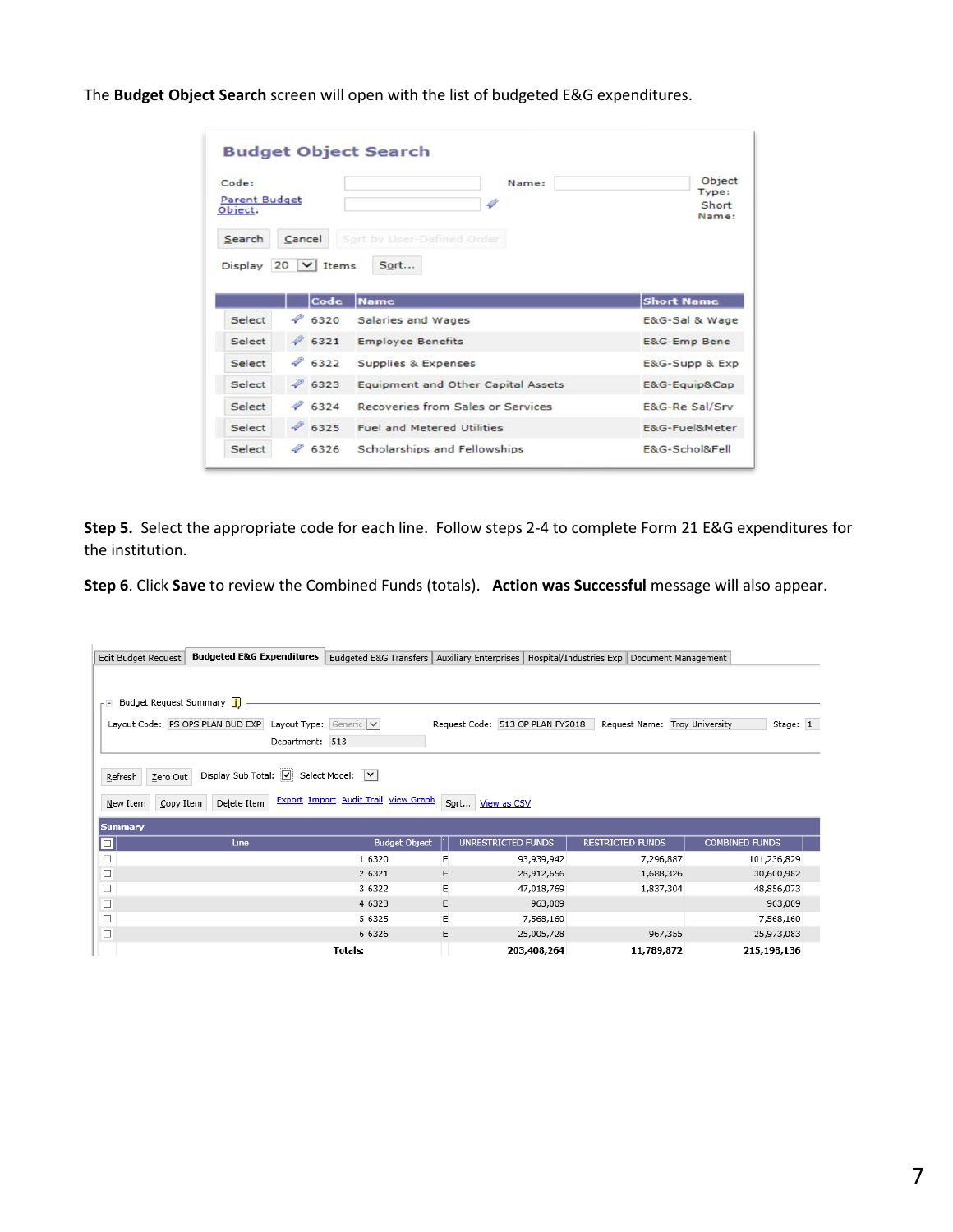#### **BUDGETED E&G TRANSFERS TAB**

**Step 1.** Select the **Budgeted E&G Transfers** tab.



**Step 2.** Click **New Item** to insert a line to add unrestricted and restricted funds for the first Budget Object expense line.

| Re                   | Zero Out Display Sub Total: V Select Model: V<br>lh. |                                                           |                         |                       |  |  |  |
|----------------------|------------------------------------------------------|-----------------------------------------------------------|-------------------------|-----------------------|--|--|--|
|                      | Copy Item<br>New Item                                | Delete Item Export Import Audit Trail<br>Sort View as CSV |                         |                       |  |  |  |
|                      | Summary                                              |                                                           |                         |                       |  |  |  |
| $\Box$               | <b>Line</b>                                          | <b>Budget Object</b><br>UNRESTRICTED FUNDS                | <b>RESTRICTED FUNDS</b> | <b>COMBINED FUNDS</b> |  |  |  |
| $\blacktriangledown$ |                                                      |                                                           |                         |                       |  |  |  |

**Step 3.** To determine which line of funding to report for each line, right click in the **Budget Object** field. Then click **Search**.

| New Item                | Delete Item<br>Copy Item | <b>Export Import Audit Trail</b>                          | Sort View as CSV   |                         |                                                                |
|-------------------------|--------------------------|-----------------------------------------------------------|--------------------|-------------------------|----------------------------------------------------------------|
| <b>Summary</b>          |                          |                                                           |                    |                         |                                                                |
| 冋                       | Line                     | <b>Budget Object</b>                                      | UNRESTRICTED FUNDS | <b>RESTRICTED FUNDS</b> | <b>COMBINED FUNDS</b>                                          |
| $\overline{\mathbf{v}}$ |                          |                                                           |                    |                         |                                                                |
|                         |                          | <b>Favorites</b>                                          |                    |                         |                                                                |
|                         |                          | <b>Short</b><br>Totals: Code<br><b>Name</b><br><br>Search |                    |                         | Page 1<br>$\  \cdot \  \cdot \  \cdot \cdot \cdot \  \cdot \ $ |

**Step 4. T**he **Budget Object Search** screen will appear. Click **Search**.

| <b>CGI Advantage</b>                                |                                         |
|-----------------------------------------------------|-----------------------------------------|
| <b>Budget Object Search</b>                         |                                         |
| Code:<br>Parent Budget<br>Object:                   | Name:<br>4                              |
| Search<br>Cancel                                    | Sort by User-Defined Order              |
| Sort<br>$20 \mid \vee \mid$ Items<br><b>Display</b> |                                         |
| Code<br><b>Name</b>                                 | <b>Short Name</b><br><b>Object Type</b> |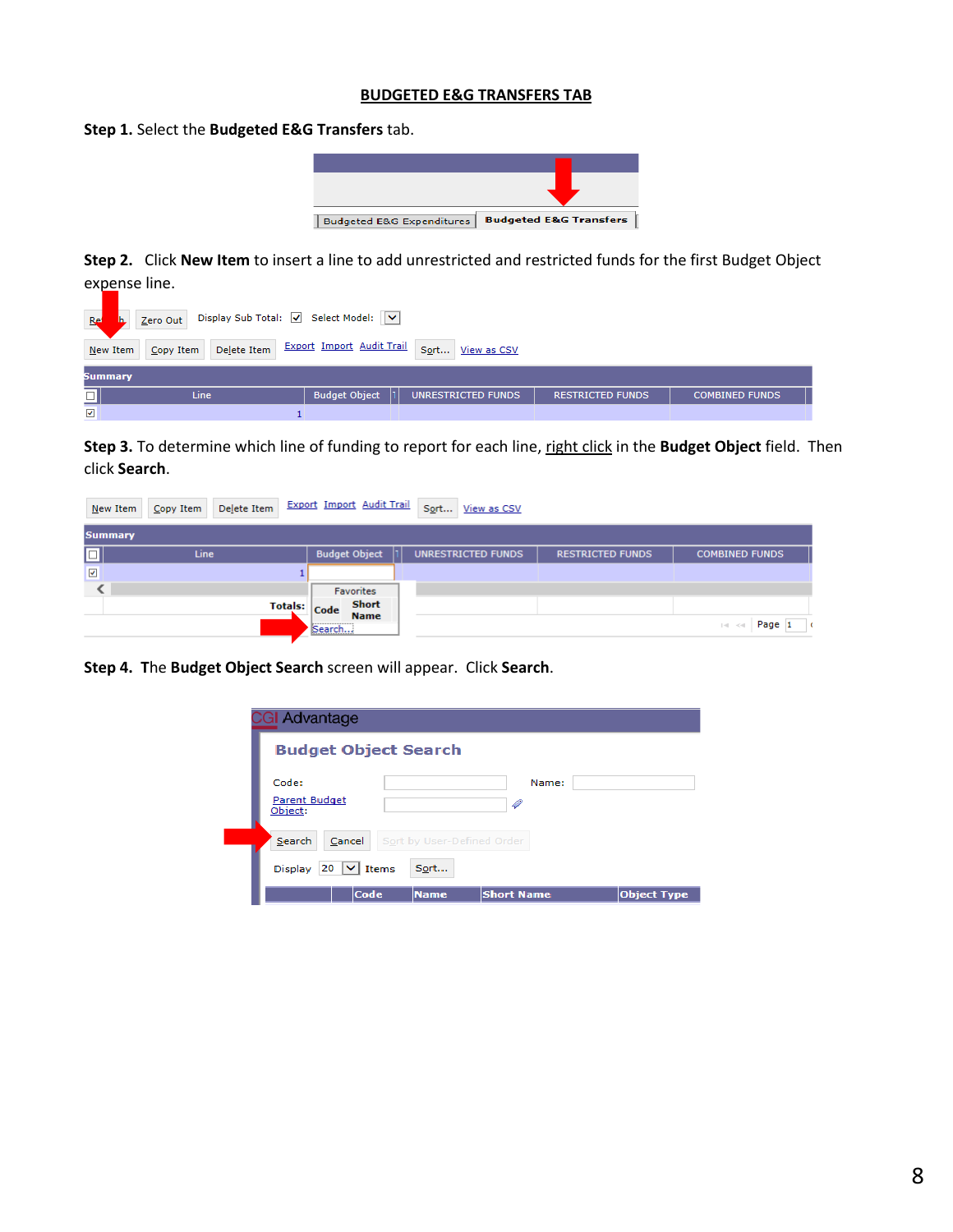The **Budget Object Search** screen will open with the list of budgeted E&G transfers.

| Code:<br><b>Parent Budget</b><br>Object:<br>Search | Cancel               | Name:<br>Sort by User-Defined Order | Object<br>Type:<br>Short<br>Name: |                    |
|----------------------------------------------------|----------------------|-------------------------------------|-----------------------------------|--------------------|
| Display 20                                         | $\vee$ Items<br>Code | Sort<br><b>Name</b>                 | <b>Short Name</b>                 | <b>Object Type</b> |
| Select                                             | D<br>6160            | Mandatory                           | <b>E&amp;G Trans-Mand</b>         | Expense            |
| Select                                             | 46161                | Non Mandatory                       | <b>E&amp;G Tran-NonMan</b>        | Expense            |
| Select                                             | 4<br>6162            | Debt Service                        | <b>E&amp;G Tran-Db Sr</b>         | Expense            |
| Select                                             | 46163                | <b>Renewals and Replacements</b>    | E&G Tran-Reℜ                      | Expense            |
| Select                                             | 46164                | Loan Fund Matching Grant            | <b>E&amp;G Tran-Ln Fd</b>         | Expense            |
| Select                                             | 46165                | Unexpended Plant Fund               | <b>E&amp;G Tran-Unexp</b>         | Expense            |
| Select                                             | 4<br>6166            | <b>Endowment Fund</b>               | <b>E&amp;G Tran-Endo</b>          | Expense            |
|                                                    | 46167                | Loan Fund                           | E&G Tran-Loan                     | Expense            |
| Select                                             |                      |                                     |                                   |                    |
| Select                                             | 4<br>6168            | <b>Auxiliary Enterprises</b>        | <b>E&amp;G Tran-Aux E</b>         | Expense            |

**Step 5.** Select the appropriate code for each line. Follow steps 2-4 to complete Form 21 E&G transfers for the institution.

**Step 6**. Click **Save** to review the Combined Funds (totals). **Action was Successful** message will appear.

|                                                                                                                                                                    | Edit Budget Request   Budgeted E&G Expenditures         | <b>Budgeted E&amp;G Transfers</b> |   |  | Auxiliary Enterprises   Hospital/Industries Exp   Document Management |                         |           |                               |                       |
|--------------------------------------------------------------------------------------------------------------------------------------------------------------------|---------------------------------------------------------|-----------------------------------|---|--|-----------------------------------------------------------------------|-------------------------|-----------|-------------------------------|-----------------------|
|                                                                                                                                                                    |                                                         |                                   |   |  |                                                                       |                         |           |                               |                       |
| FE Budget Request Summary [1]                                                                                                                                      |                                                         |                                   |   |  |                                                                       |                         |           |                               |                       |
|                                                                                                                                                                    | Layout Code: PS OPS PLAN BUD EXP Layout Type: Generic V |                                   |   |  | Request Code: 513 OP PLAN FY2018                                      |                         |           | Request Name: Troy University | Stage:                |
|                                                                                                                                                                    |                                                         | Department: 513                   |   |  |                                                                       |                         |           |                               |                       |
| Display Sub Total: V Select Model: V<br>Zero Out<br>Refresh<br>Export Import Audit Trail View Graph<br>Sort<br>Delete Item<br>Copy Item<br>View as CSV<br>New Item |                                                         |                                   |   |  |                                                                       |                         |           |                               |                       |
| <b>Summary</b>                                                                                                                                                     |                                                         |                                   |   |  |                                                                       |                         |           |                               |                       |
| ⊡                                                                                                                                                                  | Line                                                    | <b>Budget Object</b>              |   |  | UNRESTRICTED FUNDS                                                    | <b>RESTRICTED FUNDS</b> |           |                               | <b>COMBINED FUNDS</b> |
| $\Box$                                                                                                                                                             |                                                         | 1 6 1 6 2                         | Е |  | 12,603,000                                                            |                         |           |                               | 12,603,000            |
| □                                                                                                                                                                  |                                                         | 2 6 1 6 9                         | E |  | 21,119                                                                |                         | 1,114,771 |                               | 1,135,890             |
|                                                                                                                                                                    |                                                         | Totals:                           |   |  | 12,624,119                                                            |                         | 1,114,771 |                               | 13,738,890            |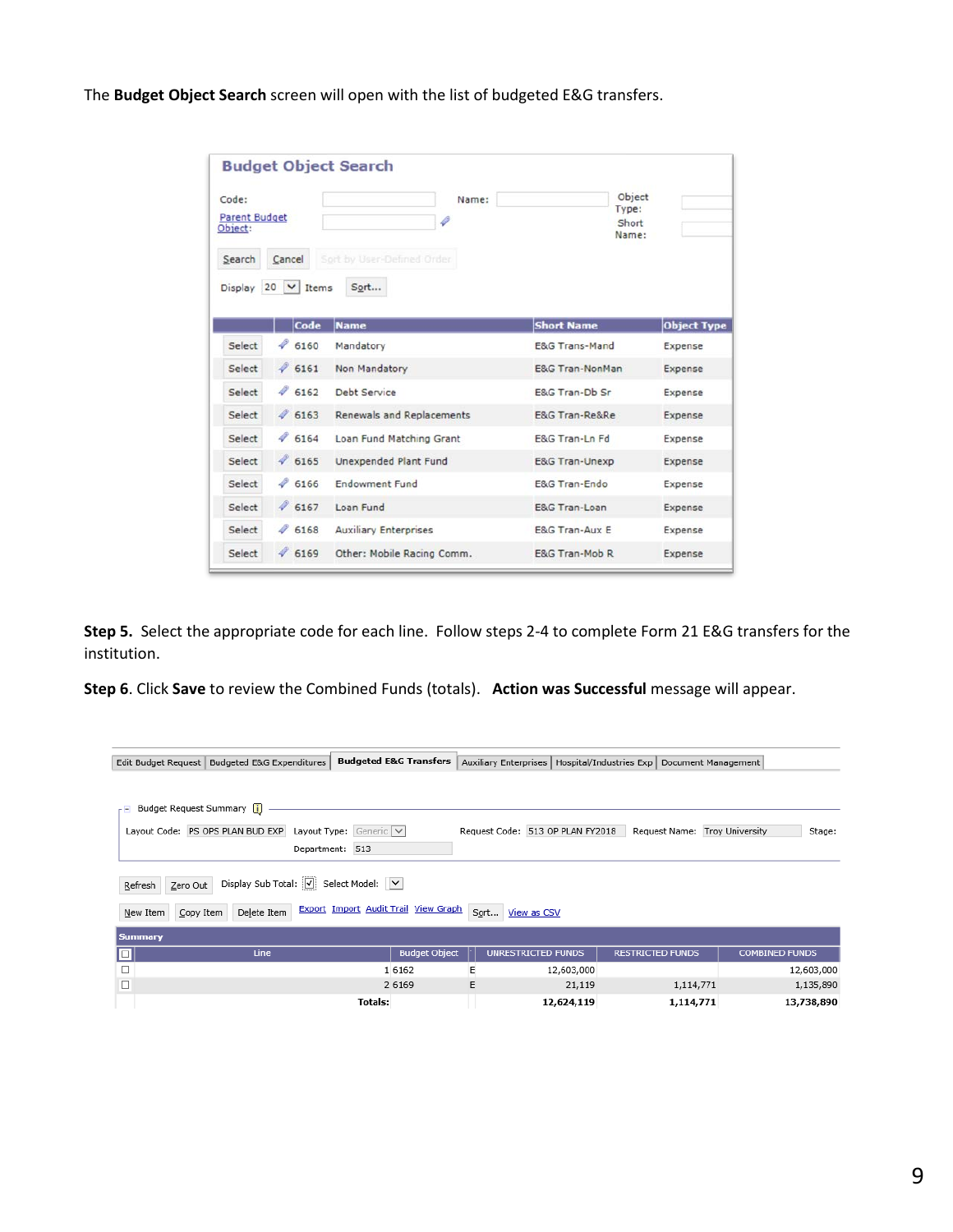#### **AUXILIARY ENTERPRISES TAB**

**Step 1.** Select the **Auxiliary Enterprises** tab. **Budgeted E&G Transfers | Auxiliary Enterprises** 

**Step 2.** Click **New Item** to insert a line to add unrestricted and restricted funds for the first budget object expense line.

| Zero Out Display Sub Total: V Select Model: V<br>Refresh                           |                                            |                         |                       |  |  |  |  |
|------------------------------------------------------------------------------------|--------------------------------------------|-------------------------|-----------------------|--|--|--|--|
| Export Import Audit Trail Sort View as CSV<br>Delete Item<br>Copy Item<br>New Item |                                            |                         |                       |  |  |  |  |
| Sun<br>œ                                                                           |                                            |                         |                       |  |  |  |  |
| $\overline{\blacksquare}$<br>Line                                                  | <b>Budget Object</b><br>UNRESTRICTED FUNDS | <b>RESTRICTED FUNDS</b> | <b>COMBINED FUNDS</b> |  |  |  |  |
| $\prec$                                                                            |                                            |                         |                       |  |  |  |  |

**Step 3.** To determine which line of funding to report for each line, right click in the **Budget Object** field. Then click **Search**.

| New Item                | Delete Item<br>Copy Item | <b>Export Import Audit Trail</b> | Sort View as CSV                     |                         |                       |  |
|-------------------------|--------------------------|----------------------------------|--------------------------------------|-------------------------|-----------------------|--|
| <b>Summary</b>          |                          |                                  |                                      |                         |                       |  |
|                         | Line                     | <b>Budget Object</b>             | UNRESTRICTED FUNDS                   | <b>RESTRICTED FUNDS</b> | <b>COMBINED FUNDS</b> |  |
| $\overline{\mathbf{v}}$ |                          |                                  |                                      |                         |                       |  |
|                         |                          | <b>Favorites</b>                 |                                      |                         |                       |  |
|                         | <b>Totals:</b>           | Short<br>Code                    |                                      |                         |                       |  |
|                         |                          | <b>Name</b><br>Search            | $\mathbb{R}$ and $\mathbb{R}$ Page 1 |                         |                       |  |

**Step 4. T**he **Budget Object Search** screen will appear. Click **Search**.

| <b>CGI Advantage</b>                                           |
|----------------------------------------------------------------|
| <b>Budget Object Search</b>                                    |
| Code:<br>Name:<br>Parent Budget<br>D<br>Object:                |
| Cancel<br>Sort by User-Defined Order<br>Search                 |
| $20 \mid \vee \mid$ Items<br>Sort<br><b>Display</b>            |
| Code<br><b>Object Type</b><br><b>Short Name</b><br><b>Name</b> |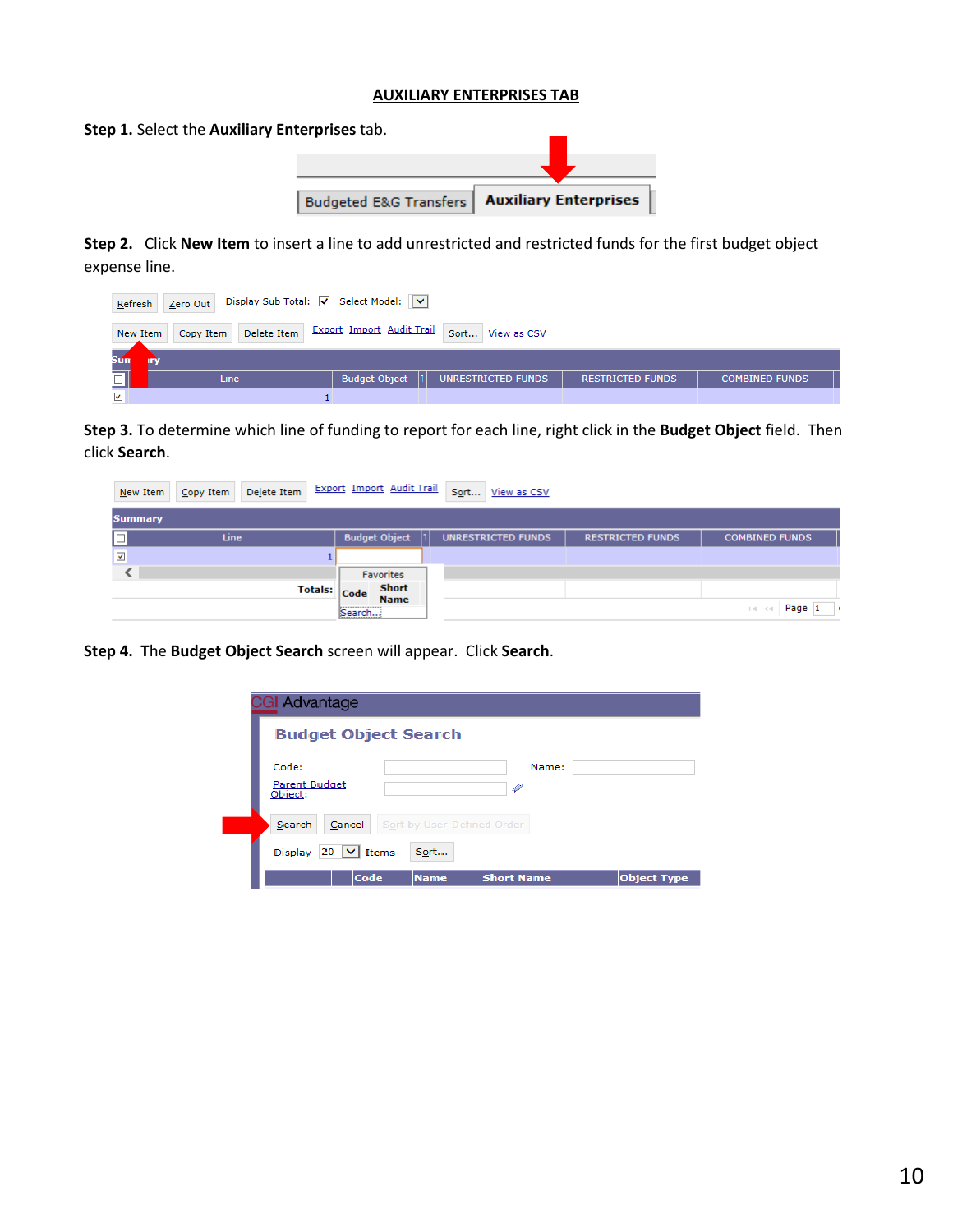The **Budget Object Search** screen will open with the list of Auxiliary expenditures.

| <b>Advantage</b>                                                                                                |                                                  |                                   |                    |
|-----------------------------------------------------------------------------------------------------------------|--------------------------------------------------|-----------------------------------|--------------------|
| <b>Budget Object Search</b>                                                                                     |                                                  |                                   |                    |
| Code:<br>Parent Budget<br>Object:<br>Search<br>Cancel<br>20<br><b>Display</b><br>$\vert \mathbf{v} \vert$ Items | Name:<br>4<br>Sort by User-Defined Order<br>Sort | Object<br>Type:<br>Short<br>Name: |                    |
| Code                                                                                                            | <b>Name</b>                                      | <b>Short Name</b>                 | <b>Object Type</b> |
| $\mathscr{O}$ 6450<br>Select                                                                                    | Salaries and Wages                               | Aux Exp-Sal&Wag                   | Expense            |
| $\mathscr{Q}$ 6451<br>Select                                                                                    | <b>Employee Benefits</b>                         | Aux Exp-Emp Ben                   | Expense            |
| $\mathscr{D}$ 6452<br>Select                                                                                    | Supplies and Expenses                            | Aux Exp-Supp&Ex                   | Expense            |
| $\mathscr{Q}$ 6453<br>Select                                                                                    | <b>Equipment and Other Capital Assets</b>        | Aux Exp-Eq⋒                       | Expense            |
|                                                                                                                 |                                                  |                                   |                    |

**Step 5.** Select the appropriate code for each line. Follow steps 2-4 to complete Form 21 Auxiliary expenditures for the institution.

**Step 6**. Click **Save** to review the Combined Funds (totals). **Action was Successful** message will also appear.

| Back To Inbox<br>Save                                                                                                                                                                                                                                |                      |                              |            |                                               |                       |            |  |
|------------------------------------------------------------------------------------------------------------------------------------------------------------------------------------------------------------------------------------------------------|----------------------|------------------------------|------------|-----------------------------------------------|-----------------------|------------|--|
| E <sub>d</sub><br>udget Request   Budgeted E&G Expenditures   Budgeted E&G Transfers                                                                                                                                                                 |                      | <b>Auxiliary Enterprises</b> |            | Hospital/Industries Exp   Document Management |                       |            |  |
| Budget Request Summary [1]<br>- 8<br>Layout Code: PS OPS PLAN BUD EXP Layout Type: Generic V<br>Request Code: 513 OP PLAN FY2018<br>Stage: 1<br>Request Name: Troy University<br>Department: 513<br>Display Sub Total: V Select Model: V<br>Zero Out |                      |                              |            |                                               |                       |            |  |
| Refresh<br>Export Audit Trail View Graph<br>Delete Item<br>Copy Item<br>New Item                                                                                                                                                                     |                      | Sort View as CSV             |            |                                               |                       |            |  |
| <b>Summary</b>                                                                                                                                                                                                                                       |                      |                              |            |                                               |                       |            |  |
| Line<br>о                                                                                                                                                                                                                                            | <b>Budget Object</b> | <b>UNRESTRICTED FUNDS</b>    |            | <b>RESTRICTED FUNDS</b>                       | <b>COMBINED FUNDS</b> |            |  |
| $\Box$                                                                                                                                                                                                                                               | 1 6450               | Е                            | 1,222,949  |                                               |                       | 1,222,949  |  |
| □                                                                                                                                                                                                                                                    | 2 6451               | Ε                            | 220,325    |                                               |                       | 220,325    |  |
| $\Box$                                                                                                                                                                                                                                               | 3 6452               | E                            | 8,654,746  |                                               |                       | 8,654,746  |  |
| □                                                                                                                                                                                                                                                    | 4 6 4 5 3            | E                            | 51,500     |                                               |                       | 51,500     |  |
| <b>Totals:</b>                                                                                                                                                                                                                                       |                      |                              | 10,149,520 |                                               | 0                     | 10,149,520 |  |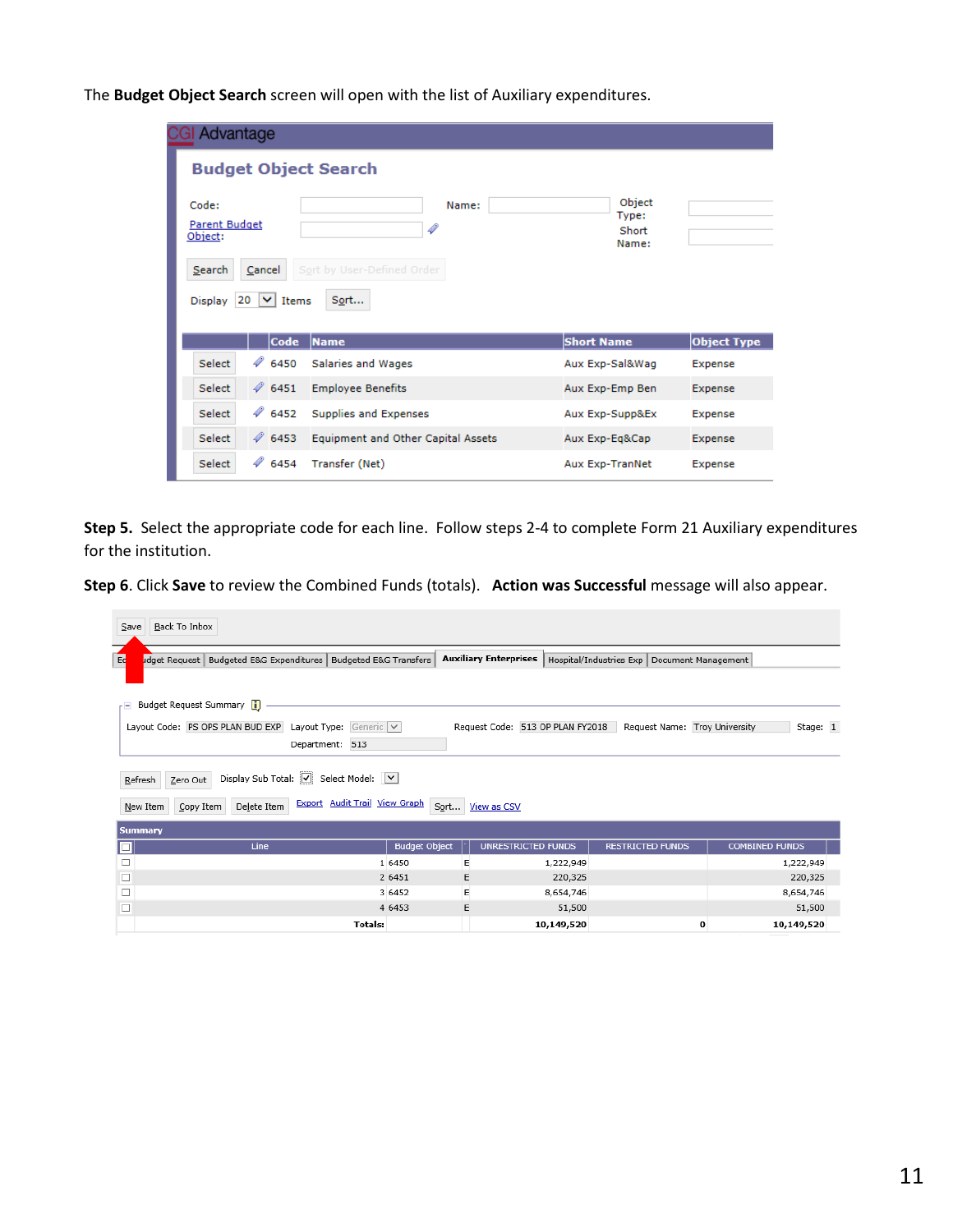#### **HOSPITAL/INDUSTRIES TAB (If Applicable)**

| Step 1. Select the Hospital/Industries tab. |                                                 |  |  |  |  |  |
|---------------------------------------------|-------------------------------------------------|--|--|--|--|--|
|                                             | Auxiliary Enterprises   Hospital/Industries Exp |  |  |  |  |  |

**Step 2.** Click **New Item** to insert a line to add unrestricted and restricted funds for the first budget object expense line.

| Refresh    | Zero Out Display Sub Total: V Select Model: V |                                                      |                         |                       |  |  |  |  |  |
|------------|-----------------------------------------------|------------------------------------------------------|-------------------------|-----------------------|--|--|--|--|--|
| New Item   | Delete Item<br>Copy Item                      | <b>Export Import Audit Trail</b><br>Sort View as CSV |                         |                       |  |  |  |  |  |
| <b>Sue</b> |                                               |                                                      |                         |                       |  |  |  |  |  |
|            | Line.                                         | <b>Budget Object</b><br>UNRESTRICTED FUNDS           | <b>RESTRICTED FUNDS</b> | <b>COMBINED FUNDS</b> |  |  |  |  |  |
| V          |                                               |                                                      |                         |                       |  |  |  |  |  |

**Step 3.** To determine what line of funding to report for each line, right click in the **Budget Object** field. Then click **Search**.

| New Item                 | Delete Item<br>Copy Item |              | <b>Export Import Audit Trail</b>    | Sort View as CSV   |                         |                                                      |
|--------------------------|--------------------------|--------------|-------------------------------------|--------------------|-------------------------|------------------------------------------------------|
| <b>Summary</b>           |                          |              |                                     |                    |                         |                                                      |
|                          | Line                     |              | <b>Budget Object</b>                | UNRESTRICTED FUNDS | <b>RESTRICTED FUNDS</b> | <b>COMBINED FUNDS</b>                                |
| $\overline{\phantom{a}}$ |                          |              |                                     |                    |                         |                                                      |
|                          |                          |              | <b>Favorites</b>                    |                    |                         |                                                      |
|                          |                          | Totals: Code | Short<br><b>Name</b><br>.<br>Search |                    |                         | $\mathbb{R}^n \ll \mathbb{R}$ Page 1<br>$\mathbf{r}$ |

**Step 4. T**he **Budget Object Search** screen will appear. Click **Search**.

| <b>CGI Advantage</b>                                           |
|----------------------------------------------------------------|
| <b>Budget Object Search</b>                                    |
| Code:<br>Name:<br>Parent Budget<br>D<br>Object:                |
| Search<br>Cancel<br>Sort by User-Defined Order                 |
| <b>Display</b><br>$20 \,$ $\vee$ Items<br>Sort                 |
| Code<br><b>Object Type</b><br><b>Short Name</b><br><b>Name</b> |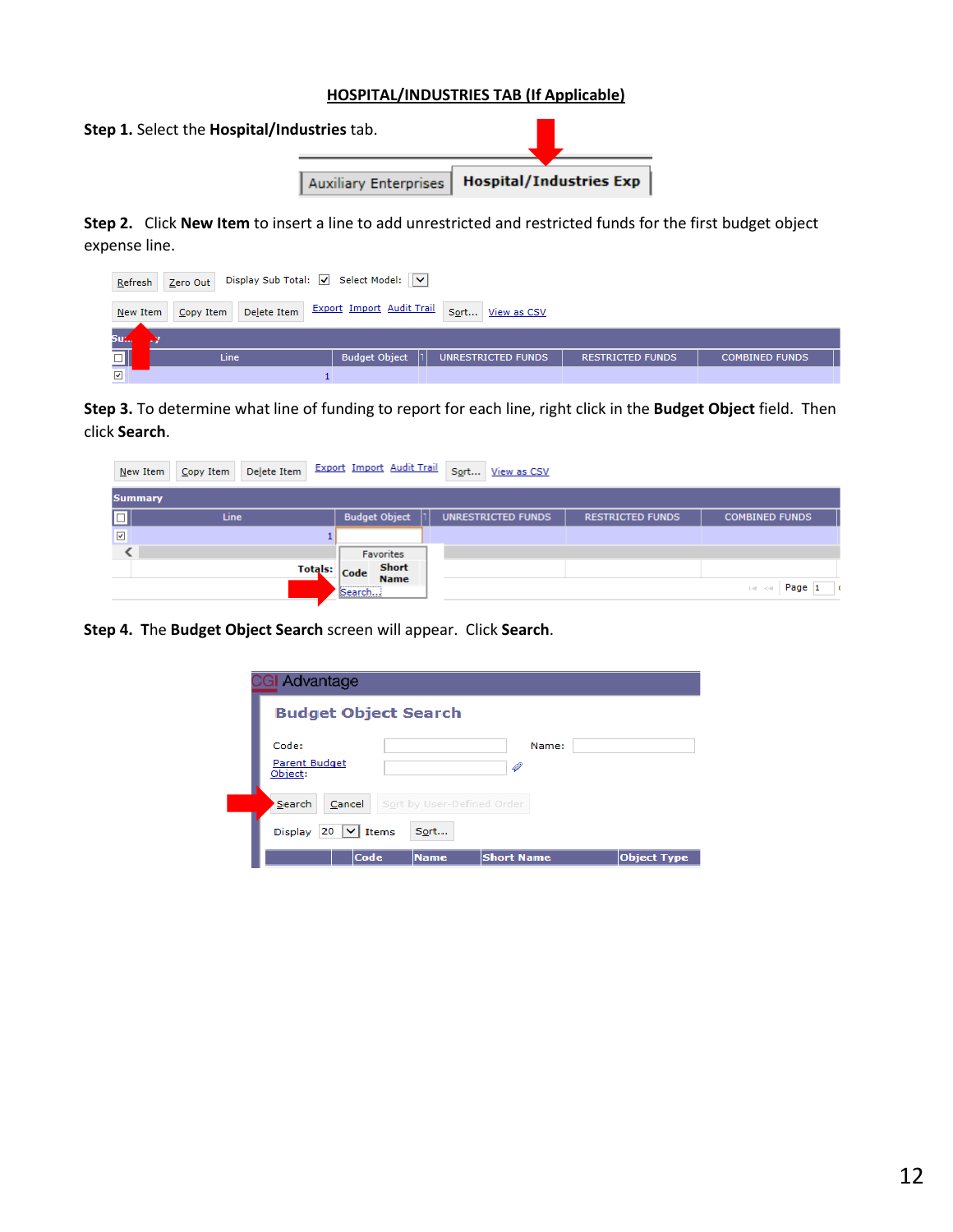The **Budget Object Search** screen will open with the list of Hospital/Industries expenditures.

| Code:<br><b>Parent Budget</b><br>Object: |              | Name:<br>4                        | Object<br>Type:<br>Short<br>Name:  |                                      |                                                                         |
|------------------------------------------|--------------|-----------------------------------|------------------------------------|--------------------------------------|-------------------------------------------------------------------------|
| Search<br>Display                        | Cancel<br>20 | $\vert \mathbf{v} \vert$<br>Items | Sort by User-Defined Order<br>Sort |                                      |                                                                         |
|                                          |              |                                   |                                    |                                      |                                                                         |
| Select                                   |              | Code<br>46821                     | Name<br>Salaries and Wages         | <b>Short Name</b><br>Hos/Ind Sal & W |                                                                         |
| Select                                   |              | 46822                             | <b>Employee Benefits</b>           | Hos/Ind Emp Ben                      |                                                                         |
| Select                                   |              | 46823                             | Supplies and Expenses              | Hos/Ind Su & Ex                      |                                                                         |
| Select                                   |              | 46824                             | Equipment and Other Capital Assets | Hos/Ind Equ/Cap                      |                                                                         |
| Select                                   |              | 46825                             | Utilities                          | Hos/Ind Utiliti                      | <b>Object Ty</b><br>Expense<br>Expense<br>Expense<br>Expense<br>Expense |

**Step 5.** Select the appropriate code for each line. Follow steps 2-4 to complete the Hospital/Industries expenditures, if applicable.

**Step 6**. Click **Save** to review the Combined Funds (totals). **Action was Successful** message will also appear.

**You have successfully completed Form 21!**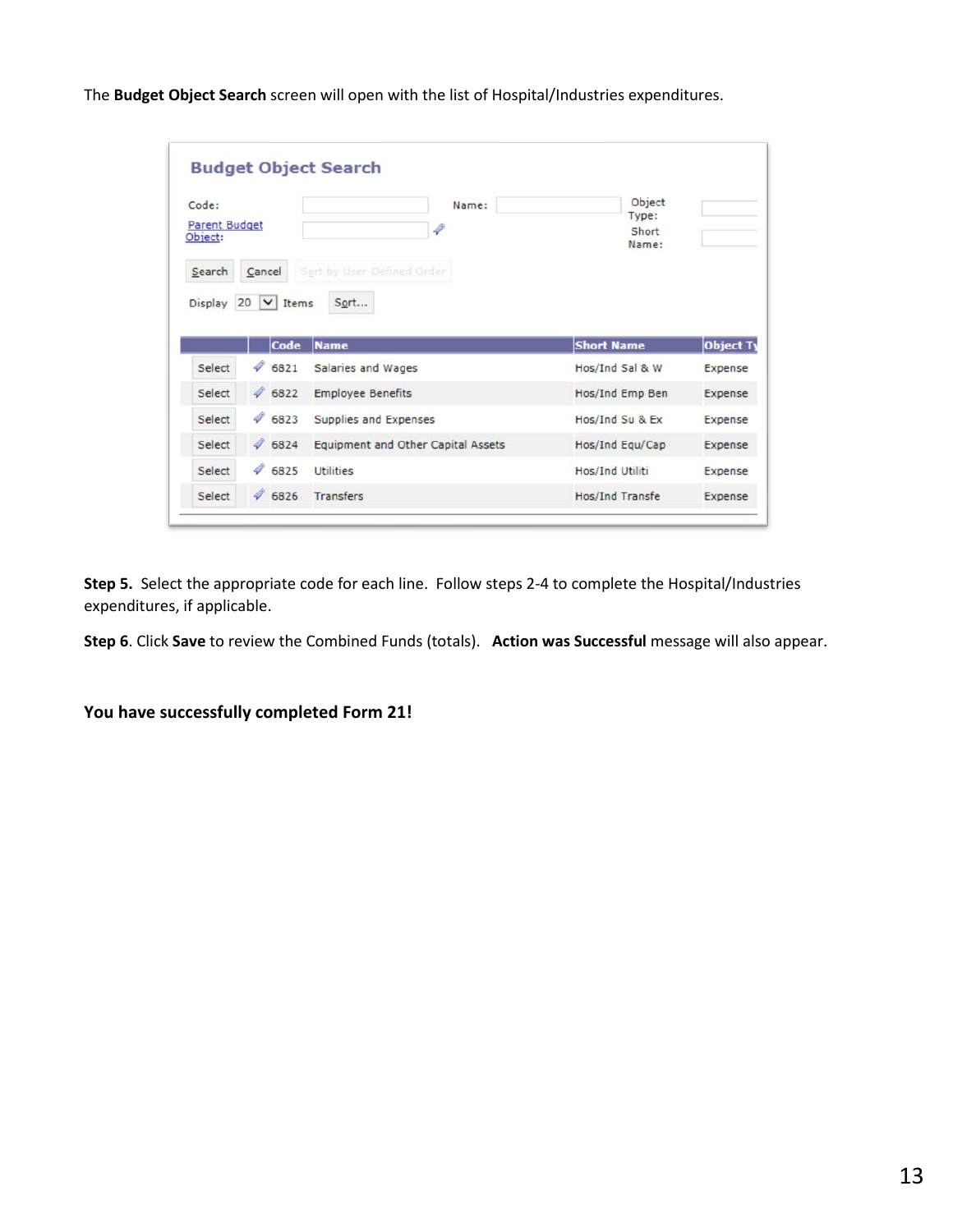#### **FORMS 20 – PS OPERATIONS PLAN**

Return to **Budget Tasks** on the task bar. Then select **Formulate Budget Request** on the drop-down menu.

| <b>CGI Advantage</b>                       |  |                                                                                                    |  |  | Welcome, |  | $\lnot$ ! The System is currently Locked $\lnot$ |  |
|--------------------------------------------|--|----------------------------------------------------------------------------------------------------|--|--|----------|--|--------------------------------------------------|--|
|                                            |  | Reference Data ▼ SBFS ▼ Projection/Allocation ▼ Security ▼ Utilities ▼ Budget Tasks ▼ Dashboards ▼ |  |  |          |  | Integration $\overline{\phantom{a}}$             |  |
| Site Map > Advantage Performance Budgeting |  |                                                                                                    |  |  |          |  |                                                  |  |
|                                            |  |                                                                                                    |  |  |          |  |                                                  |  |

| il Advantage                               |                              |                                                                                 |                                   |                                    |                                                      |                   | Welcome, lataya.lucas ! The System is currently Locked |
|--------------------------------------------|------------------------------|---------------------------------------------------------------------------------|-----------------------------------|------------------------------------|------------------------------------------------------|-------------------|--------------------------------------------------------|
| Reference Data ▼                           | SBFS $=$                     | Projection/Allocation ▼                                                         | Security $\overline{\phantom{a}}$ | Utilities $\overline{\phantom{a}}$ | Budget Tasks $\sqrt{*}$                              | Dashboards $\sim$ | Integration $\sqrt{ }$                                 |
| Site Map > Advantage Performance Budgeting |                              |                                                                                 |                                   |                                    | Formulate Budget Request                             |                   |                                                        |
|                                            |                              |                                                                                 |                                   |                                    |                                                      |                   |                                                        |
| <b>Budgeting</b>                           | <b>Advantage Performance</b> |                                                                                 |                                   |                                    | Rank Budget Requests                                 |                   |                                                        |
|                                            |                              | Categories                                                                      |                                   |                                    | Budget Request Filter View                           |                   |                                                        |
|                                            |                              | <b>Reference Data - This contains</b><br>links to all the reference data in the |                                   | <b>SBFS</b><br>SBFS da             | Budget Request Inbox<br>Advance Budget Request Stage |                   | <b>Projection/All</b><br><b>Projection/Allocat</b>     |

The **Budget Layout Selection** screen will appear.

Below is the code name used to identify the Form 20 used for Operation Plans:

#### **PS OPS PLAN - PS Ops Plan-Form 20**

#### **FORMS 20 – OPERATIONS PLAN**

**Step 1.** Select **PS OPS Plan** under the Code section to begin creating Form 20.

| <b>CGI Advantage</b>                                                                                       | The System is currently Locked<br>Welcome,                                              |
|------------------------------------------------------------------------------------------------------------|-----------------------------------------------------------------------------------------|
| Projection/Allocation $\sqrt{ }$ Security $\sqrt{ }$<br>Reference Data ▼<br>SBFS $\tau$                    | Utilities $\sim$<br>Budget Tasks $\sqrt{ }$<br>Dashboards v<br>Integration $\mathbb{R}$ |
| <b>Advantage Performance Budgeting &gt; Budget Tasks &gt; Budget Layout Selection <math>\bullet</math></b> |                                                                                         |
| <b>Budget Layout Selection</b>                                                                             |                                                                                         |
| Name:<br>Code:<br>$\checkmark$<br>Layout Type:<br>Display 20 $\vert \vee \vert$ Items<br>Sort              | Search                                                                                  |
| Code                                                                                                       | <b>Name</b>                                                                             |
| Đ<br><b>BUD REQ BY FUNCTION</b>                                                                            | Budget Request- Forms 5 & 6                                                             |
| Đ<br><b>OPR TARGETS</b>                                                                                    | Quarterly Performance Targets                                                           |
| Đ<br>PS OPS PLAN BUD EXP                                                                                   | PS Ops Plan-Expenditures & Transfer-Form 21                                             |
| Đ<br>PS OPS PLAN                                                                                           | PS Operations Plan - Form 20                                                            |
| Đ<br><b>BUD REQ BY DEPT</b>                                                                                | Budget Request- Department level- Forms 1 & 3                                           |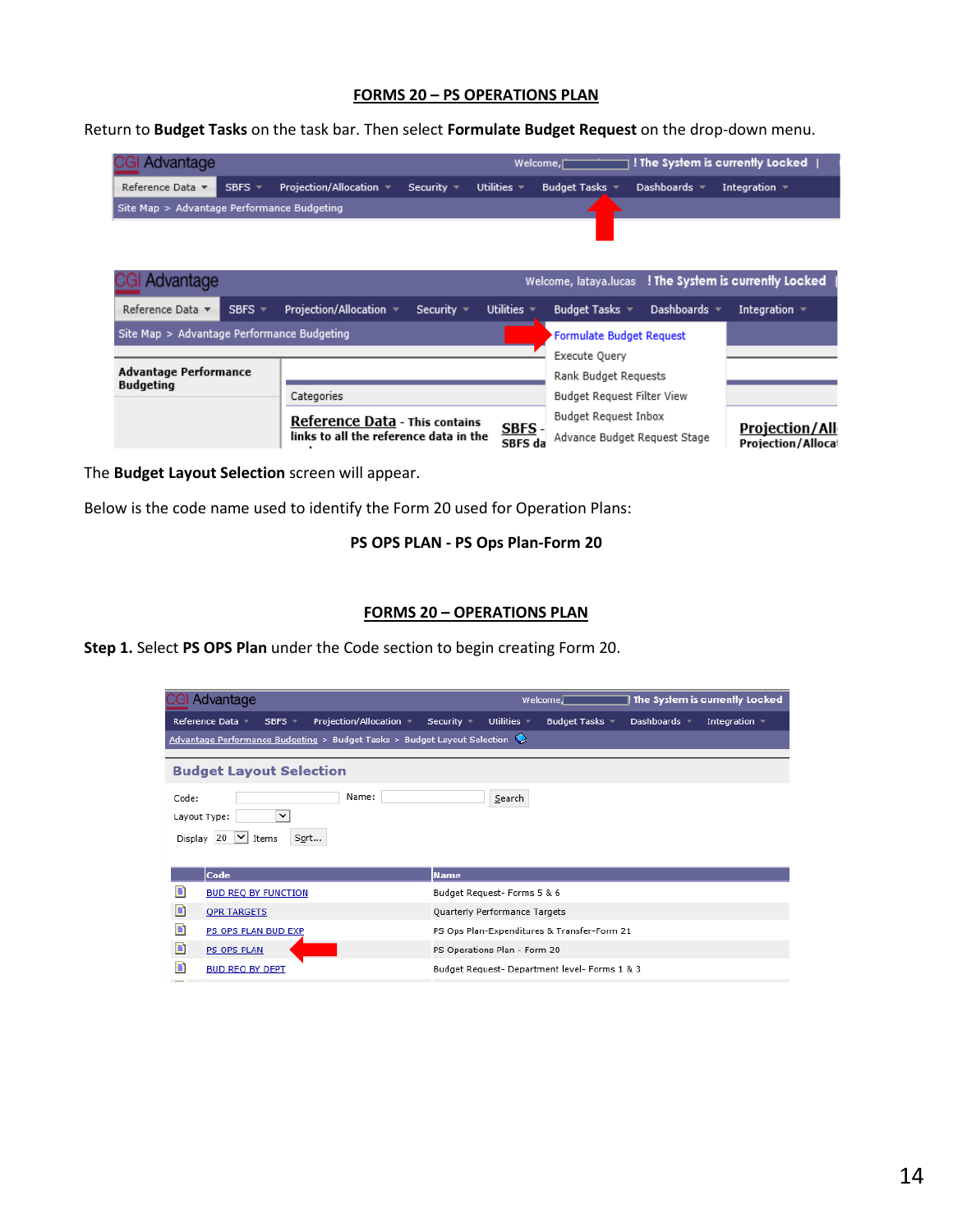**Step 2.** On the **Select Budget Request** screen, click **New**.

| CGI Advantage            |                              |                                                                                                   |                                   |                      | Welcome, lataya.lucas | - ! 1 |
|--------------------------|------------------------------|---------------------------------------------------------------------------------------------------|-----------------------------------|----------------------|-----------------------|-------|
| Reference Data ▼         | SBFS $\tau$                  | Projection/Allocation $\sim$                                                                      | Security $\overline{\phantom{a}}$ | Utilities $\sim$     | Buaget Tasks v        | D     |
|                          |                              | Advantage Performance Budgeting > Budget Tasks > Formulate Budget Request > Select Budget Request |                                   |                      |                       |       |
|                          | <b>Select Budget Request</b> |                                                                                                   |                                   |                      |                       |       |
|                          |                              |                                                                                                   |                                   |                      |                       |       |
| Layout Code: PS OPS PLAN |                              | Request Code:                                                                                     |                                   |                      | <b>Current Rank:</b>  |       |
| Layout Type:             | Generic V                    | Name:                                                                                             |                                   |                      | Stage:                | ◡     |
|                          |                              | Department:                                                                                       |                                   |                      |                       |       |
| Edit<br><b>New</b>       | Copy Header                  | Delete<br>Copy All<br>View                                                                        | Save                              | <b>Display</b><br>20 | $\checkmark$<br>Items | Sort  |

The **Create Budget Request** screen appears.

| Expand All   Collapse All                |                                                |               |                                        |
|------------------------------------------|------------------------------------------------|---------------|----------------------------------------|
| Budget Request Details [1]<br>rЕ.        |                                                |               |                                        |
| * Stage:                                 | * Request Code: 513 OP PLAN FY2018<br>$1 \vee$ | * Name:       | Troy Univer Form 20<br>Ranking Type: 4 |
| Description:                             |                                                | Ranking Type: |                                        |
| <b>Budget Request Information</b><br>r H |                                                |               |                                        |
| Dimensions [1]                           |                                                |               |                                        |
| Department: 513                          | P                                              |               |                                        |

**Step 3.** Complete the required fields in the **Budget Request Details** section by entering your institution information for the Form 20 as follows:

Enter data in the **Request Code** and **Name** fields using the following format:

**REQUEST CODE EXAMPLE: 513 OP PLAN FY20\*\***

| <b>Agency Number:</b>                   | 3-Digit Institution Number |  |  |  |
|-----------------------------------------|----------------------------|--|--|--|
| Key the words:                          | <b>OP PLAN</b>             |  |  |  |
| Key the words:                          | FY20**                     |  |  |  |
| NAME EXAMPLE: TROY UNIVERSITY - Form 20 |                            |  |  |  |
| Name: University Name - Form 20         |                            |  |  |  |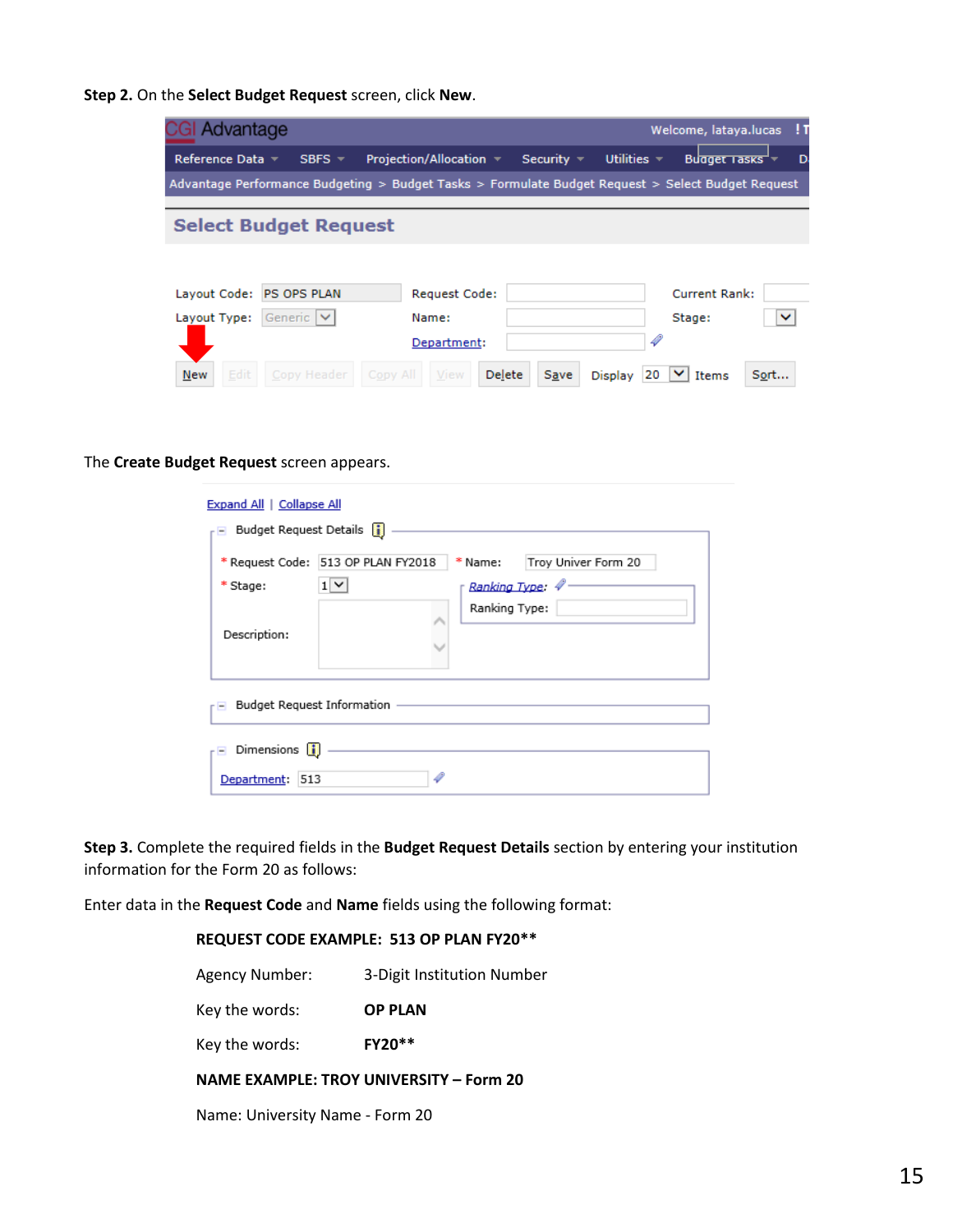**Step 4.** Complete the **Dimensions** section at the bottom of the header page by adding the institution's 3-digit number.

| $\overline{r}$ Budget Request Information $\overline{-}$                                              |                   |  |  |  |
|-------------------------------------------------------------------------------------------------------|-------------------|--|--|--|
| $\bullet \boxdot$ Dimensions $\begin{bmatrix} \color{red} \blacksquare \color{black} \end{bmatrix}$ – |                   |  |  |  |
| Department: 513                                                                                       | <b>Troy State</b> |  |  |  |

**Step 5.** Once complete, click **Save** at the top of the page. The **Action was Successful** message will appear.

Supplementary tabs will emerge that will allow you to enter the data for the Form 20 expenditures. The tabs are **Source of Current Funds, Funds Expenditures & Transfers** and **Document Management**.

| <b>CGI Advantage</b>       |    |                                                                                |  |
|----------------------------|----|--------------------------------------------------------------------------------|--|
|                            |    |                                                                                |  |
|                            | 3) | Action was successful.                                                         |  |
| Back<br>Save               |    |                                                                                |  |
| <b>Edit Budget Request</b> |    | Source of Current Funds   Funds Expenditures & Transfers   Document Management |  |

#### **SOURCE OF CURRENT FUNDS**

**Step 1.** Select the **Source of Current Funds** tab.

|      | <b>CGI Advantage</b>       |                                |
|------|----------------------------|--------------------------------|
| Save | <b>Back To Inbox</b>       |                                |
|      | <b>Edit Budget Request</b> | <b>Source of Current Funds</b> |

**Step 2.** Click **New Item** to insert a line to add unrestricted and restricted funds for the first Budget Object expense line.

| $\mathbb{R}$         | Zero Out Display Sub Total: V Select Model: V |                                                        |                         |                       |  |  |  |
|----------------------|-----------------------------------------------|--------------------------------------------------------|-------------------------|-----------------------|--|--|--|
|                      | Copy Item<br>New Item                         | Delete Item Export Import Audit Trail Sort View as CSV |                         |                       |  |  |  |
|                      | Summary                                       |                                                        |                         |                       |  |  |  |
| $\Box$               | <b>Line</b>                                   | <b>Budget Object</b><br>UNRESTRICTED FUNDS             | <b>RESTRICTED FUNDS</b> | <b>COMBINED FUNDS</b> |  |  |  |
| $\blacktriangledown$ |                                               |                                                        |                         |                       |  |  |  |

**Step 3.** To determine which line of funding to report on each line, right click in the **Budget Object** field. Then click **Search**.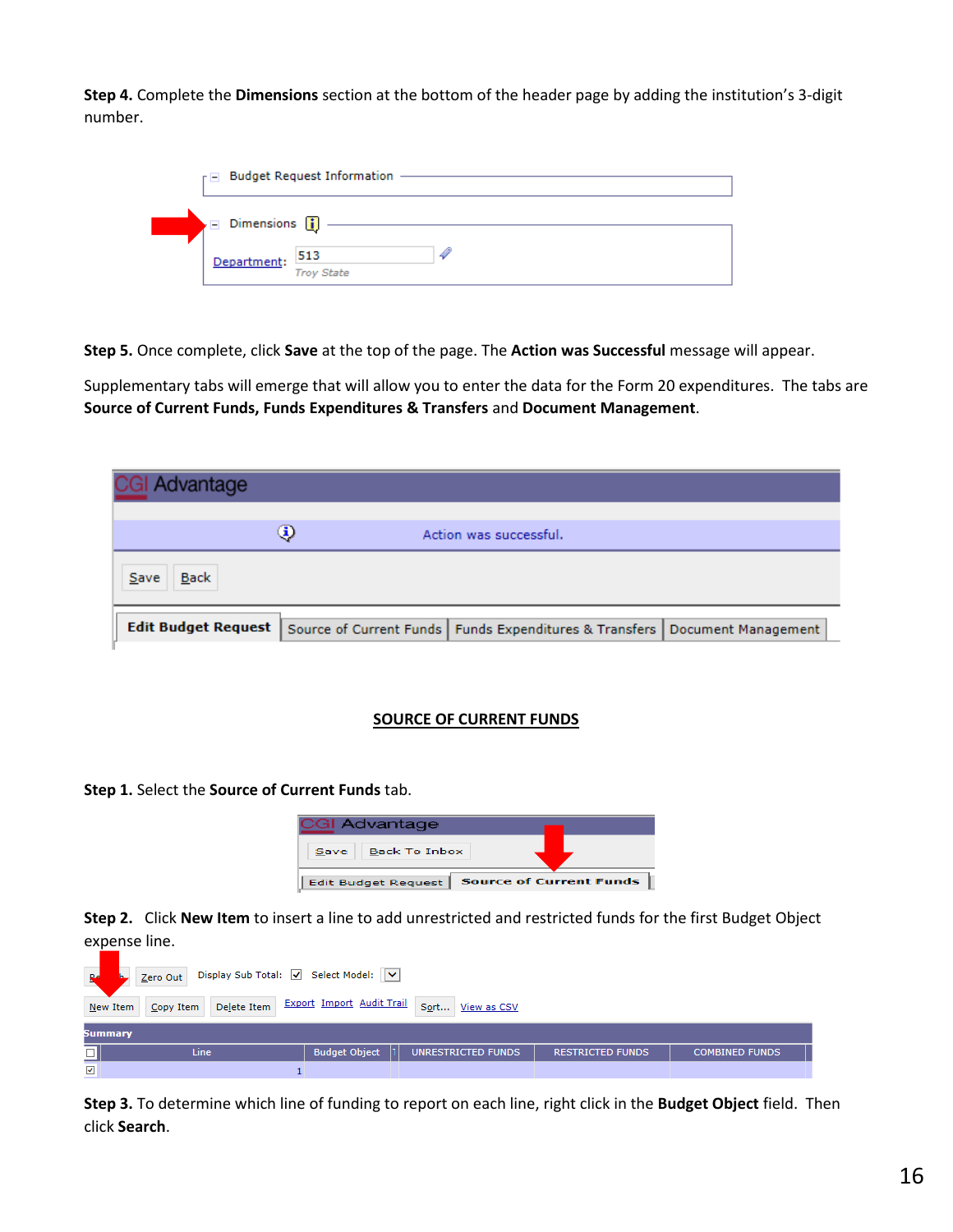| New Item                | Copy Item   | Delete Item | <b>Export Import Audit Trail</b>                                              | Sort View as CSV   |                         |                                                   |
|-------------------------|-------------|-------------|-------------------------------------------------------------------------------|--------------------|-------------------------|---------------------------------------------------|
| <b>Summary</b>          |             |             |                                                                               |                    |                         |                                                   |
| $\Box$                  | <b>Line</b> |             | <b>Budget Object</b>                                                          | UNRESTRICTED FUNDS | <b>RESTRICTED FUNDS</b> | <b>COMBINED FUNDS</b>                             |
| $\overline{\mathbf{v}}$ |             |             |                                                                               |                    |                         |                                                   |
|                         |             |             | <b>Favorites</b><br><b>Short</b><br>Totals: Code<br><b>Name</b><br><br>Search |                    |                         | $\mathbb{R}^n \ll \mathbb{R}$ Page $\mathbb{1}$ ( |

**Step 4. T**he **Budget Object Search** screen will appear. Click **Search** again.

| <b>Budget Object Search</b>                 |                            |
|---------------------------------------------|----------------------------|
| Code:<br><b>Parent Budget</b><br>Object:    | Name:<br>4                 |
| Cancel<br>Search                            | Sort by User-Defined Order |
| $20 \mid \vee \mid$ Items<br><b>Display</b> | Sort                       |

The **Budget Object Search** screen will open with the list of current fund sources.

| Code:<br><b>Parent Budget</b><br>Dbject:<br>Search | Cancel |              | Sort by User-Defined Order            | Name:                                                 |                                                                         | Object<br>Type:<br>Short<br>Name: |                         | $\checkmark$     | * Eleme<br>Itemiza<br>Type: |
|----------------------------------------------------|--------|--------------|---------------------------------------|-------------------------------------------------------|-------------------------------------------------------------------------|-----------------------------------|-------------------------|------------------|-----------------------------|
| Display 20<br>tem Page: 1 2 3 4 5 6 7 8            |        | $\vee$ Items | Sort                                  |                                                       |                                                                         |                                   |                         |                  |                             |
|                                                    |        | Code Name    |                                       |                                                       |                                                                         |                                   | <b>Short Name</b>       | Object Type Elen |                             |
| Select                                             |        |              |                                       | 7001 ETF Appropriation - Operations and Maintenance   |                                                                         |                                   | ETF App-O & M           | Revenue          | COA                         |
| Select                                             |        |              |                                       | 7003 ETF Appropriation - Knight vs. Alabama           |                                                                         |                                   | ETF App-Kn vsAL Revenue |                  | <b>COA</b>                  |
| Select                                             |        |              | 7006 ETF Appropriation - Arts Program |                                                       |                                                                         |                                   | <b>ETF App-Art Pro</b>  | Revenue          | <b>COA</b>                  |
| Select                                             |        |              |                                       | 7007 ETF Appropriation - Agriculture Center Board     |                                                                         |                                   | ETF App-Ag Ctr          | Revenue          | <b>COA</b>                  |
| Select                                             |        |              |                                       |                                                       | 7008 ETF Appropriation - Agriculture Research and Extension State Match |                                   | ETF App-Ag Res          | Revenue          | <b>COA</b>                  |
| Select                                             |        |              |                                       |                                                       | 7009 ETF Appropriation - Agriculture Research Station Fixed Costs       |                                   | ETF App-Ag Re F Revenue |                  | <b>COA</b>                  |
| Select                                             |        |              |                                       | 7010 ETF Appropriation - Alabama Film Initiative      |                                                                         |                                   | ETF App AL FilM         | Revenue          | COA                         |
| Select                                             |        |              |                                       | 7011 ETF Appropriation - Alabama Scenic River Trail   |                                                                         |                                   | ETF App-AL Sc R Revenue |                  | <b>COA</b>                  |
| Select                                             |        |              |                                       | 7012 ETF Appropriation - Center for Applied Forensics |                                                                         |                                   | ETF App-Ctr App Revenue |                  | COA                         |
| Select                                             |        |              |                                       | 7014 ETF Appropriation - Cyber Security Center        |                                                                         |                                   | ETF App-Cybr Se Revenue |                  | <b>COA</b>                  |
| Select                                             |        |              |                                       | 7015 FTF Annonpriation - Desegregation Planning       |                                                                         |                                   | FTF Ann-Desen P Revenue |                  | COA                         |

**Step 5.** Select the appropriate code for each line. Follow steps 2-4 to complete Form 20 revenues for the institution.

**Step 6**. Click **Save** to review the Combined Funds (totals). **Action was Successful** message will also appear along with the Combined Funds.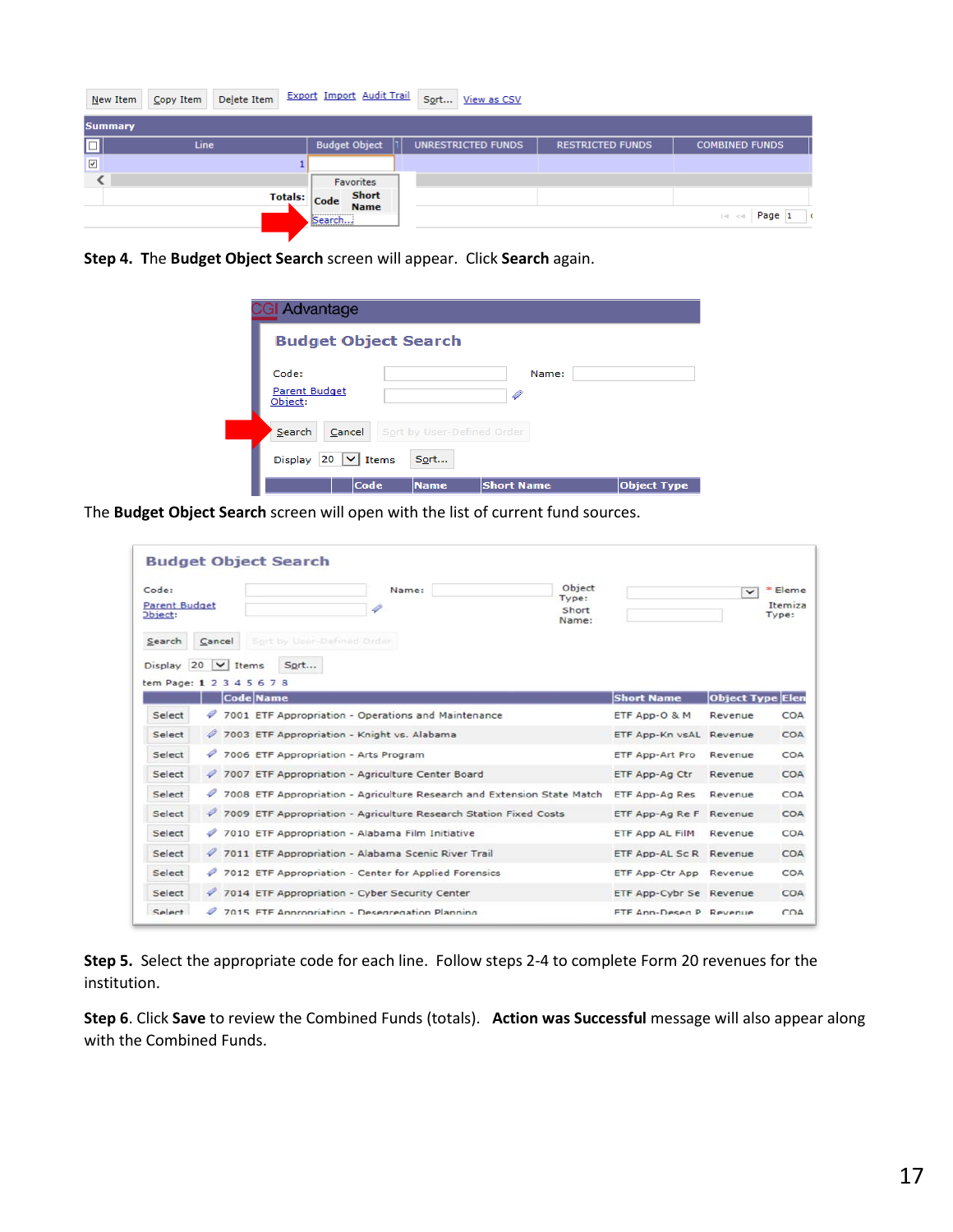| Source of Current Funds  <br>Edit Budget Request            | Funds Expenditures & Transfers   Document Management |                                  |                                   |                       |  |  |  |
|-------------------------------------------------------------|------------------------------------------------------|----------------------------------|-----------------------------------|-----------------------|--|--|--|
|                                                             |                                                      |                                  |                                   |                       |  |  |  |
|                                                             |                                                      |                                  |                                   |                       |  |  |  |
| Budget Request Summary<br>$-1$                              |                                                      |                                  |                                   |                       |  |  |  |
| Layout Code: PS OPS PLAN                                    | Layout Type: Generic V                               | Request Code: 513 OP PLAN FY2018 | Request Name: Troy Univer Form 20 | Stage: 1              |  |  |  |
|                                                             | Department: 513                                      |                                  |                                   |                       |  |  |  |
|                                                             |                                                      |                                  |                                   |                       |  |  |  |
| Display Sub Total: V Select Model: V<br>Zero Out<br>Refresh |                                                      |                                  |                                   |                       |  |  |  |
|                                                             |                                                      |                                  |                                   |                       |  |  |  |
| Delete Item<br>New Item<br>Copy Item                        | Export Import Audit Trail View Graph                 | Sort View as CSV                 |                                   |                       |  |  |  |
| <b>Summary</b>                                              |                                                      |                                  |                                   |                       |  |  |  |
| o<br>Line                                                   | <b>Budget Object</b>                                 | UNRESTRICTED FUNDS               | <b>RESTRICTED FUNDS</b>           | <b>COMBINED FUNDS</b> |  |  |  |
| □                                                           | 1 7001                                               | R<br>46,858,238                  |                                   | 46,858,238            |  |  |  |
|                                                             |                                                      |                                  |                                   |                       |  |  |  |
| $\Box$                                                      | 2 7023                                               | $\mathsf R$<br>250,000           |                                   | 250,000               |  |  |  |
| $\Box$                                                      | 3 7033                                               | $\sf R$<br>122,886               |                                   | 122,886               |  |  |  |
| $\overline{\mathbf{v}}$                                     | 4 7024                                               | $\mathbb{R}$<br>250,000          |                                   | 250,000               |  |  |  |

#### **FUNDS EXPENDITURES & TRANSFERS**

**Step 1.** Select the **Funds Expenditures & Transfers** tab.

| Source of Current Funds   Funds Expenditures & Transfers |  |
|----------------------------------------------------------|--|

**Step 2.** Click **New Item** to insert a line to add unrestricted and restricted funds for the first Budget Object expense line.

| Reff         | Display Sub Total: V Select Model: V<br>Zero Out |                                                        |                         |                       |  |  |  |
|--------------|--------------------------------------------------|--------------------------------------------------------|-------------------------|-----------------------|--|--|--|
| New Item     | Copy Item                                        | Delete Item Export Import Audit Trail Sort View as CSV |                         |                       |  |  |  |
| Summary      |                                                  |                                                        |                         |                       |  |  |  |
| $\Box$       | <b>Line</b>                                      | <b>Budget Object</b><br>Ia.<br>UNRESTRICTED FUNDS      | <b>RESTRICTED FUNDS</b> | <b>COMBINED FUNDS</b> |  |  |  |
| $\checkmark$ |                                                  |                                                        |                         |                       |  |  |  |

**Step 3.** To determine which line of funding to report on each line, right click in the **Budget Object** field. Then click **Search**.

| New Item                | Delete Item<br>Copy Item |         | <b>Export Import Audit Trail</b> | Sort<br>View as CSV |                         |                                                                |
|-------------------------|--------------------------|---------|----------------------------------|---------------------|-------------------------|----------------------------------------------------------------|
| <b>Summary</b>          |                          |         |                                  |                     |                         |                                                                |
| $\Box$                  | Line                     |         | <b>Budget Object</b>             | UNRESTRICTED FUNDS  | <b>RESTRICTED FUNDS</b> | <b>COMBINED FUNDS</b>                                          |
| $\overline{\mathbf{v}}$ |                          |         |                                  |                     |                         |                                                                |
|                         |                          |         | <b>Favorites</b>                 |                     |                         |                                                                |
|                         |                          | Totals: | Short<br>Code<br><b>Name</b>     |                     |                         |                                                                |
|                         |                          |         | ,,,,,,,,,,,,,,,<br>Search        |                     |                         | Page 1<br>$\  \cdot \  \cdot \  \cdot \cdot \cdot \  \cdot \ $ |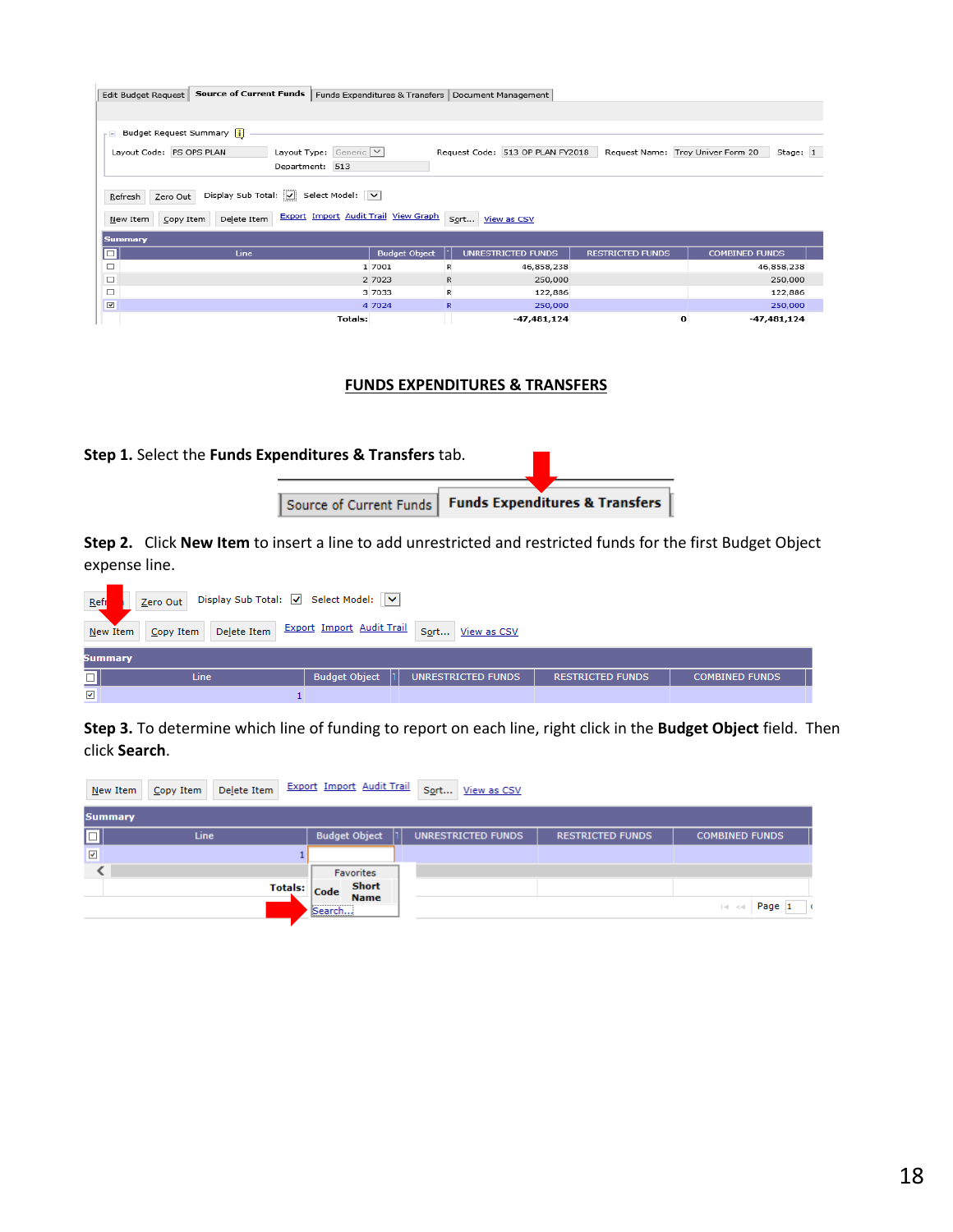**Step 4. T**he **Budget Object Search** screen will appear. Click **Search** again.

| <b>CGI Advantage</b>                                |                                          |                    |
|-----------------------------------------------------|------------------------------------------|--------------------|
| <b>Budget Object Search</b>                         |                                          |                    |
| Code:<br>Parent Budget<br>Object:                   | 4                                        | Name:              |
| Cancel<br>Search                                    | Sort by User-Defined Order               |                    |
| $20 \mid \vee \mid$ Items<br><b>Display</b><br>Code | Sort<br><b>Short Name</b><br><b>Name</b> | <b>Object Type</b> |

The **Budget Object Search** screen will open with the list of budgeted E&G expenditures.

| Advantage                                                                                              |                                                                    |                                        |                    |                                |  |
|--------------------------------------------------------------------------------------------------------|--------------------------------------------------------------------|----------------------------------------|--------------------|--------------------------------|--|
| <b>Budget Object Search</b>                                                                            |                                                                    |                                        |                    |                                |  |
| Code:<br>Parent Budget<br>Object:<br>Cancel<br>Search<br>$\checkmark$<br>20<br><b>Display</b><br>Items | Name:<br>4<br>Sort by User-Defined Order<br>Sort                   | Object<br>Type:<br>Short<br>Name:      |                    | *I<br>$\checkmark$<br>It<br>Ty |  |
| Code                                                                                                   | <b>Name</b>                                                        | <b>Short Name</b>                      | <b>Object Type</b> | <b>Eleme</b>                   |  |
| 4<br>Select<br>6160                                                                                    | Mandatory                                                          | <b>E&amp;G Trans-Mand</b>              | Expense            | <b>COA</b>                     |  |
| Select<br>$\mathscr{Q}$ 6161                                                                           | Non Mandatory                                                      | <b>E&amp;G Tran-NonMan</b>             | Expense            | <b>COA</b>                     |  |
| 4<br>Select<br>6300                                                                                    | Instruction<br><b>E&amp;G-Instruction</b><br><b>COA</b><br>Expense |                                        |                    |                                |  |
| Select                                                                                                 | ♦ 6301 Research                                                    | E&G-Research<br>Expense<br><b>COA</b>  |                    |                                |  |
| 4<br>Select                                                                                            | 6302 Public Service                                                | <b>E&amp;G-Pub Serv</b>                | Expense            | <b>COA</b>                     |  |
| Select                                                                                                 | ♦ 6303 Academic Support<br>E&G-Acad Supp                           |                                        | Expense            | <b>COA</b>                     |  |
| $\mathscr Q$ 6304<br>Select                                                                            | <b>Student Services</b><br><b>E&amp;G-Stud Srvc</b><br>Expense     |                                        | <b>COA</b>         |                                |  |
| Select                                                                                                 | ♦ 6305 Institutional Support                                       | <b>COA</b><br>E&G-Inst Supp<br>Expense |                    |                                |  |
| 4<br>Select<br>6306                                                                                    | Operation and Maintenance of Physical Plant                        | E&G-O&M Phy Plt                        | Expense            | <b>COA</b>                     |  |
| 4<br>6307<br>Select                                                                                    | Scholarships and Fellowships                                       | E&G-Schol&Fell                         | Expense            | COA                            |  |

**Step 5.** Select the appropriate code for each line. Follow steps 2-4 to complete Form 20 revenues for the institution.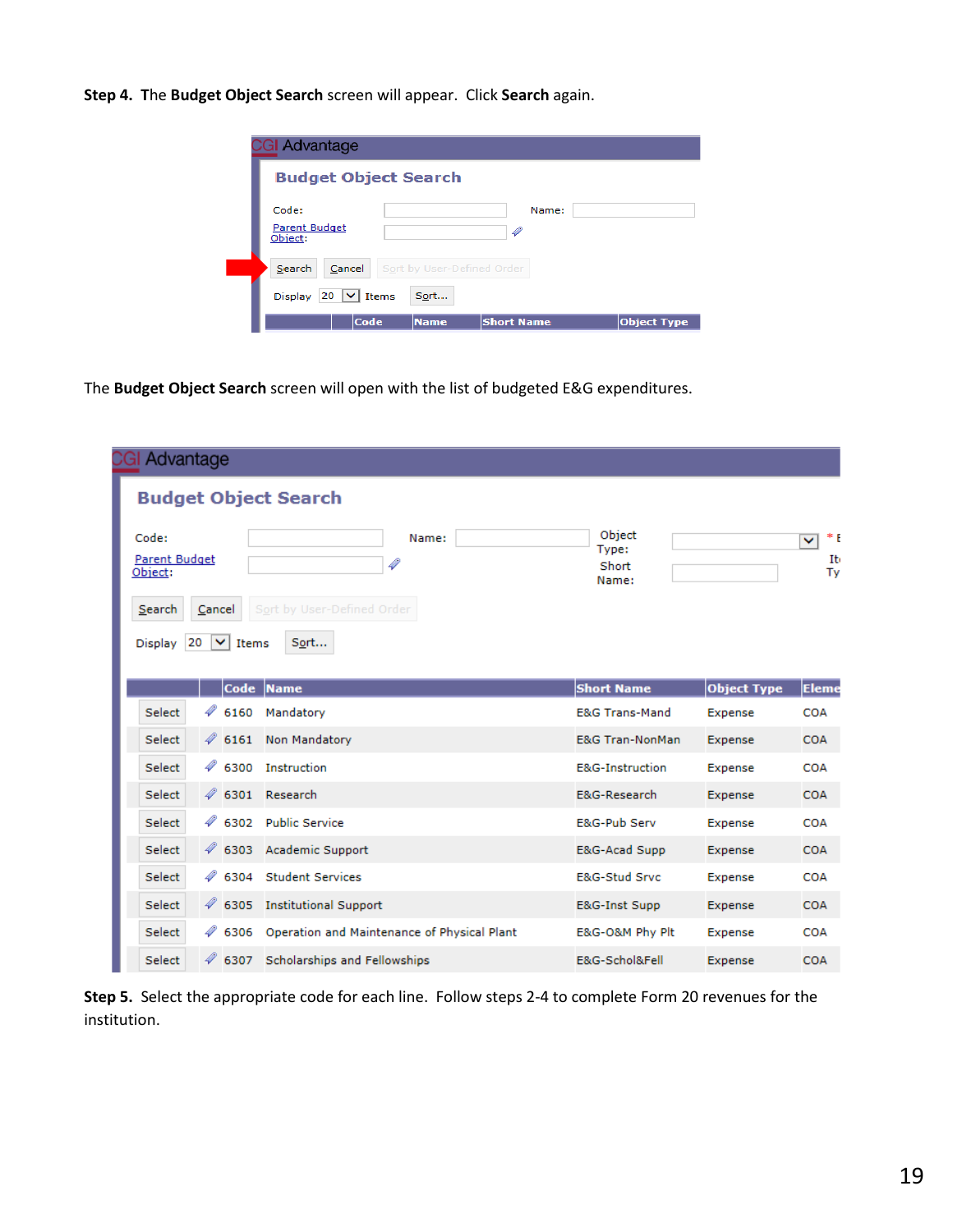**Step 6**. Click **Save** to review the Combined Funds (totals). **Action was Successful** message will also appear along with the Combined Funds

| $\bigcirc$                                                                                                       |                                      | Action was successful. |                                  |                                   |                       |
|------------------------------------------------------------------------------------------------------------------|--------------------------------------|------------------------|----------------------------------|-----------------------------------|-----------------------|
| Back To Inbox<br>$S$ ave<br>۰.                                                                                   |                                      |                        |                                  |                                   |                       |
| E<br><b>Funds Expenditures &amp; Transfers</b><br>udget Request   Source of Current Funds<br>Document Management |                                      |                        |                                  |                                   |                       |
| Budget Request Summary [1]<br>- 8                                                                                |                                      |                        |                                  |                                   |                       |
| Layout Code: PS OPS PLAN                                                                                         | Layout Type: Generic V               |                        | Request Code: 513 OP PLAN FY2018 | Request Name: Troy Univer Form 20 | Stage: 1              |
|                                                                                                                  | Department: 513                      |                        |                                  |                                   |                       |
| Display Sub Total: 0 Select Model: V<br>Zero Out<br>Refresh                                                      |                                      |                        |                                  |                                   |                       |
| Delete Item<br>New Item<br>Copy Item                                                                             | Export Import Audit Trail View Graph | Sort                   | View as CSV                      |                                   |                       |
| <b>Summary</b>                                                                                                   |                                      |                        |                                  |                                   |                       |
| o<br>Line                                                                                                        | <b>Budget Object</b>                 |                        | UNRESTRICTED FUNDS               | <b>RESTRICTED FUNDS</b>           | <b>COMBINED FUNDS</b> |
| $\Box$                                                                                                           | 1 6160                               | Е                      | 2,564,536                        | 210,056                           | 2,774,592             |
| □                                                                                                                | 2 6300                               | E                      | 846,245                          | 256,203                           | 1,102,448             |
| $\triangleright$                                                                                                 | 3 6301                               | Е                      | 5,000,000                        | 5,000,000                         | 10,000,000            |
| <b>Totals:</b>                                                                                                   |                                      |                        | 8,410,781                        | 5,466,259                         | 13,877,040            |

#### **DOCUMENT MANAGEMENT TAB**

**All reports are created in infoAdvantage and will need to be attached in the appropriate form (as a PDF) using the following steps.** 

**Step 1.** Select the **Document Management** tab.

**Step 2.** Click **Add Document**.

The following screen will display.

**Step 3.** Click **Browse** to locate your saved files. Select your file which will populate in the Content: box.

| <b>CGI Advantage</b>      |        |  |  |  |  |
|---------------------------|--------|--|--|--|--|
| Expand All   Collapse All |        |  |  |  |  |
| □ Upload Document         |        |  |  |  |  |
| Content:                  | Browse |  |  |  |  |
| Upload<br>Cancel          |        |  |  |  |  |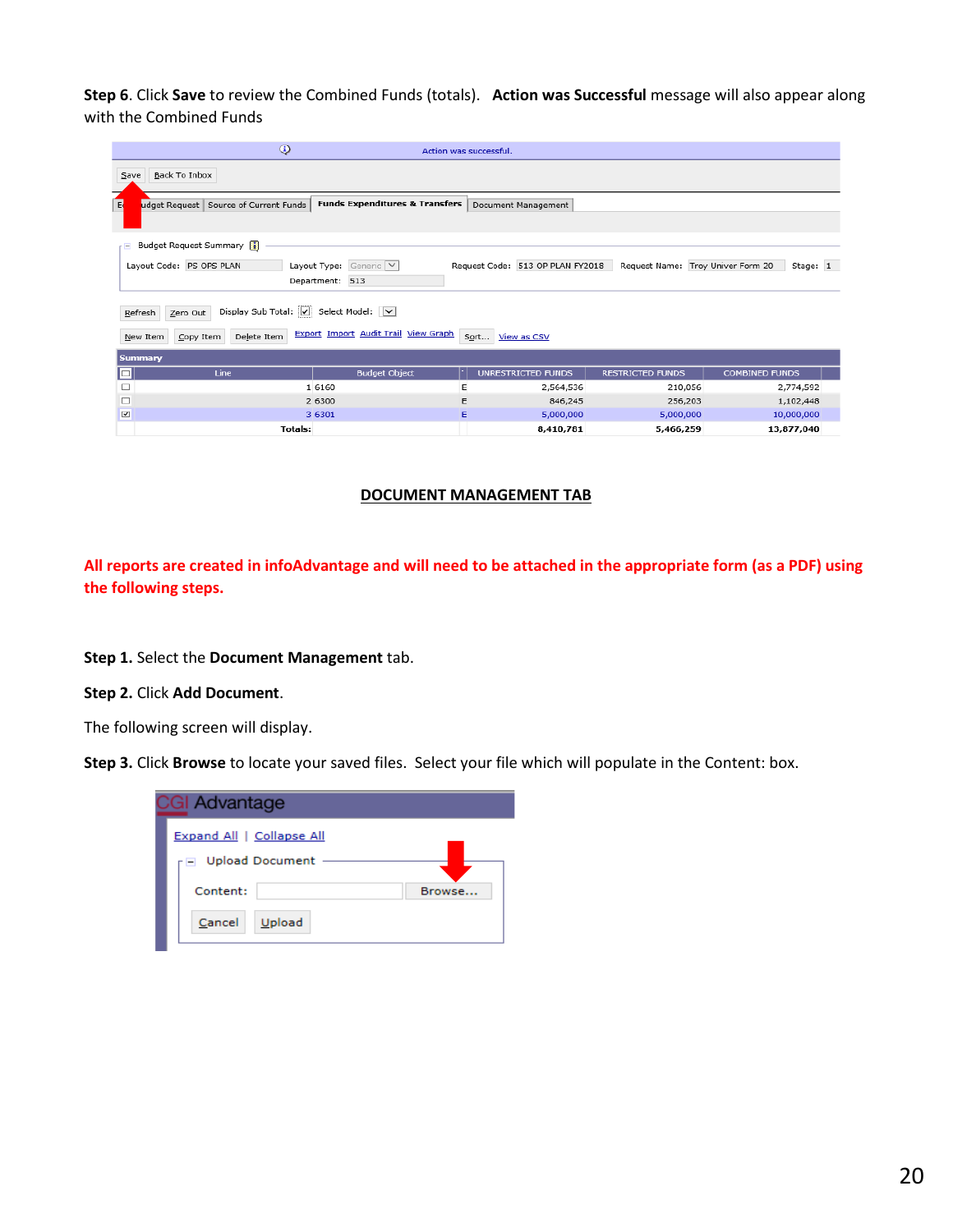**Step 4.** Click **Upload**. As your documents are attached to the form, they will display below.



**NOTE:** Include ALL documentation required for the Operations Plan: QPR Targets, grant awards, etc.

Please use a similar format for naming these additional documents.

#### **Examples:**

- 513 Op Plan FY 20
- 513 QPR Targets FY 20

**Step 5.** When all required forms have been attached in the **Document Management** tab, click on the **Edit Budget Request** tab.

**Step 6.** Once complete, click **Save** at the top of the page. **Documents are successfully saved to database**  message will appear.



**Step 7.** Click **Back to Inbox,** then Continue, to exit out of the form.

#### **SUBMISSION**

To submit the final Operations Plan packet, return to the **Budget Tasks** drop down menu.

| Advantage                                                                     |                              |                                                           |                              |              |                    |
|-------------------------------------------------------------------------------|------------------------------|-----------------------------------------------------------|------------------------------|--------------|--------------------|
| Reference Data ▼<br>SBFS $\neq$                                               | Projection/Allocation $\sim$ | Utilities $\overline{\phantom{a}}$<br>Security $\sqrt{ }$ | Budget Tasks ▼               | Dashboards = | Integration $\sim$ |
| Advantage Performance Budgeting > Budget Tasks > Formulate Budget Request > S |                              |                                                           | Formulate Budget Request     |              |                    |
|                                                                               |                              |                                                           | Execute Ouery                |              |                    |
| <b>Select Budget Request</b>                                                  |                              |                                                           | Rank Budget Requests         |              |                    |
|                                                                               |                              |                                                           | Budget Request Filter View   |              |                    |
|                                                                               |                              |                                                           | Budget Request Inbox         |              |                    |
| Layout Code: BUDGET REVISION                                                  | Request Code:                |                                                           | Advance Budget Request Stage |              | Workflow Stat      |
| Generic $ v $<br>Layout Type:                                                 | Name:                        |                                                           | $1 \vee$<br>Stage:           |              | Archive View:      |
|                                                                               | Department:                  | 4                                                         |                              |              |                    |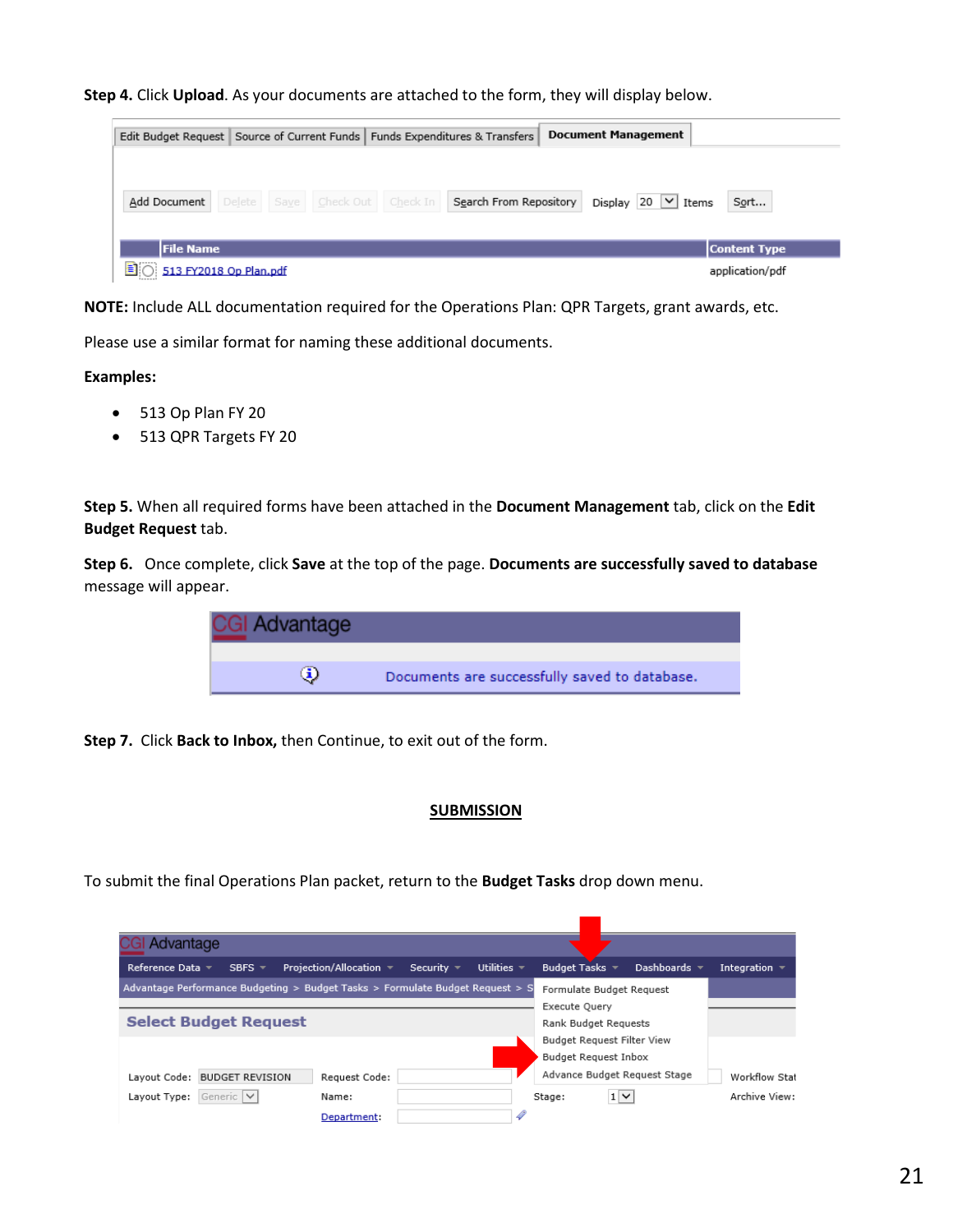**Step 1.** Select **Budget Request Inbox**. The **Budget Request Inbox** will display.

**Step 2.** Select the Op Plan forms to be submitted.

|                                    | <b>Budget Request Inbox</b> |                                                             |                                                                 |                     |
|------------------------------------|-----------------------------|-------------------------------------------------------------|-----------------------------------------------------------------|---------------------|
| Layout Code:<br>Request Code: 513* | *PS*OP*                     | Stage:<br>$\check{~}$<br>Included in Ranking:               | User/User Group: 4<br>ID:                                       | Full Name:          |
| Edit<br>View                       | Submit<br>Assign            | Workflow Status:<br>Reject<br>History<br>Display<br>Approve | $\checkmark$<br>20<br>$\vert \mathsf{v} \vert$<br>Sort<br>Items |                     |
| <b>Request Code</b>                |                             | <b>Name</b>                                                 | Layout Code                                                     |                     |
| Đ                                  | 513 OP PLAN FY2018          | Troy University                                             |                                                                 | PS OPS PLAN BUD EXP |
| B                                  | 513 OP PLAN FY2018          | Troy Univer Form 20                                         | PS OPS PLAN                                                     |                     |

**Step 3.** Click **Submit.** The following screen displays, allowing you to add comments for the 1<sup>st</sup> Approver.

|           | <b>Submit Budget Request</b>                        |         |        |
|-----------|-----------------------------------------------------|---------|--------|
| Comments: | Please approve the<br>institution's Operations Plan | Confirm | Cancel |

**Step 4.** Click **Confirm.** You will be taken back to the **Budget Request Inbox** and receive a message that the Operations Plan was **Successfully Submitted** to the 1<sup>st</sup> approver.

#### **WORKFLOW**

The 1<sup>st</sup> approver will receive an email. The email will include the comment (if provided) along with a link to STAARS Performance Budgeting.

Please approve the Operations Plan https://STAARS-SHR.ALABAMA.GOV:1443/SH4APB1J1/Controller?EVENT endState=%2F%2FBudgetInstance%2F Maintenance&code=332%20OP%20PLAN%20321%200166&EVENT transition=budgetFormEmailQu ery&layoutType=G&layoutCode=OPERATIONS%20PLAN

**Step 1.** Clicking the link will open the log-in page for PB. The 1<sup>st</sup> approver will need to open their **Budget Request Inbox** under **Budget Tasks**.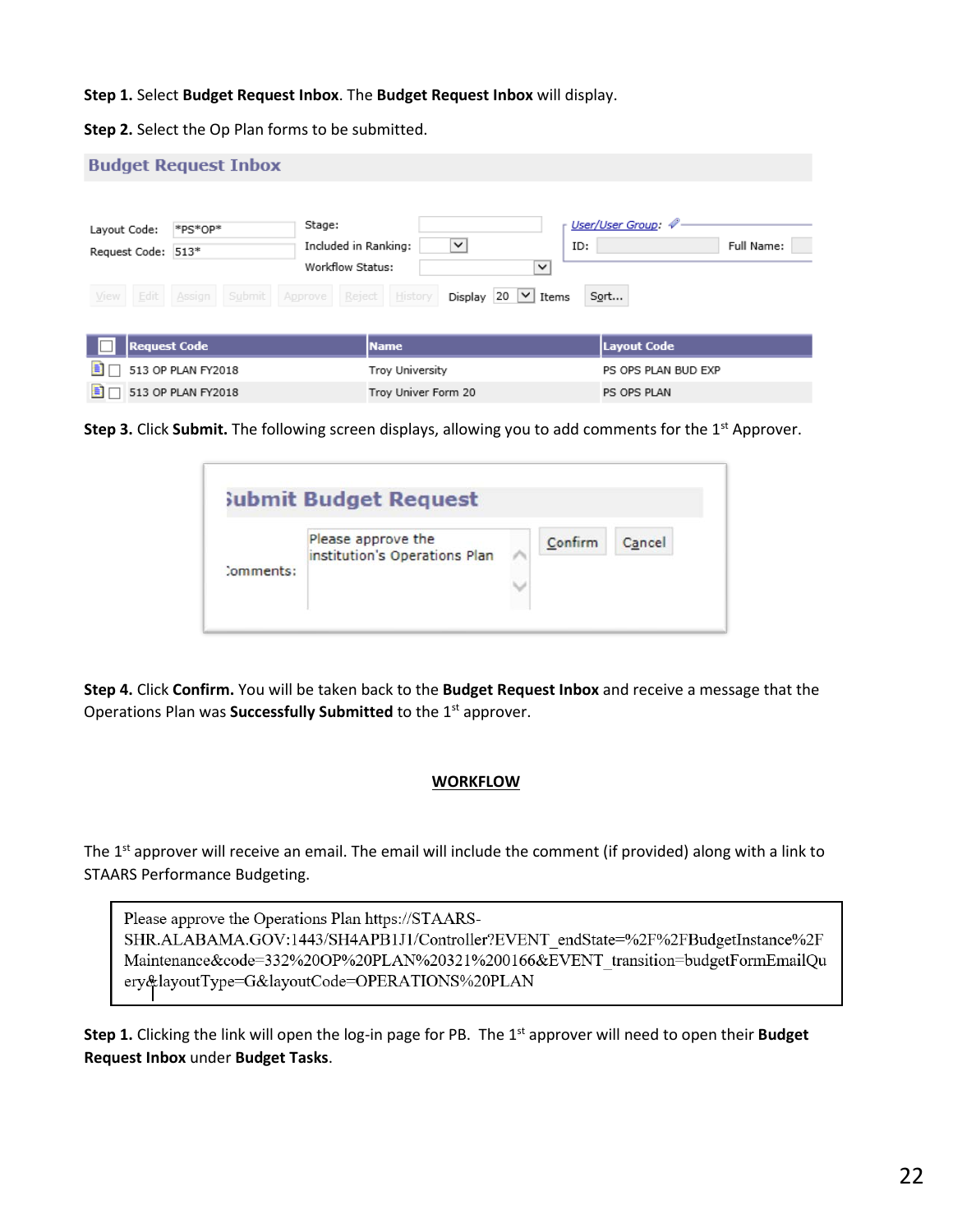| <b>CGI Advantage</b>                                                                                          |                                                            |
|---------------------------------------------------------------------------------------------------------------|------------------------------------------------------------|
| Utilities $\sim$<br>Projection/Allocation =<br>Reference Data ▼<br>SBFS $\overline{ }$<br>Security $\sqrt{ }$ | Dashboards =<br>Budget Tasks =<br>Integration $\mathbb{R}$ |
| Advantage Performance Budgeting > Budget Tasks > Formulate Budget Request > S                                 | Formulate Budget Request                                   |
|                                                                                                               | Execute Query                                              |
| <b>Select Budget Request</b>                                                                                  | Rank Budget Requests                                       |
|                                                                                                               | Budget Request Filter View                                 |
|                                                                                                               | Budget Request Inbox                                       |
| Layout Code: BUDGET REVISION<br>Request Code:                                                                 | Advance Budget Request Stage<br>Workflow Status:           |
| Generic $\vee$<br>Layout Type:<br>Name:                                                                       | $1$ $\vee$<br>Archive View:<br>False<br>Stage:             |
| Department:                                                                                                   |                                                            |
| Edit<br>Delete<br>Save<br>$New$<br>Copy Header<br>Copy All<br>View<br>Display<br>20                           | $\checkmark$<br>Sort<br>Items                              |

#### **Step 2.** The 1<sup>st</sup> approver will need to select the **Operations Plan Forms**.

| <b>7</b> Request Code                         | <b>Name</b>            | Layout Code         | <b>Stage</b> |
|-----------------------------------------------|------------------------|---------------------|--------------|
| $\boxed{\bigtriangledown}$ 513 OP PLAN FY2018 | <b>Troy University</b> | PS OPS PLAN BUD EXP |              |
| $\boxed{3}$ $\boxed{7}$ 513 OP PLAN FY2018    | Troy Univer Form 20    | PS OPS PLAN         |              |

**Step 3.** To review the operations plan, click **View.**

#### **\*Note: Only one form can be viewed at a time. \***

**Step 4.** After review, if the document(s) require editing, the 1st approver will need to click **Reject.** The following screen will appear.



**Step 5.** Use the **Comments** section to describe why the documents were rejected.

| <b>Reject Budget Request</b>            |                                                          |  |  |  |  |  |
|-----------------------------------------|----------------------------------------------------------|--|--|--|--|--|
| Confirm<br>Cancel                       |                                                          |  |  |  |  |  |
| Expand All   Collapse All               |                                                          |  |  |  |  |  |
| Reject Budget Request Confirmation<br>H |                                                          |  |  |  |  |  |
| Comments:                               | Source of funds should be<br>added for department funds. |  |  |  |  |  |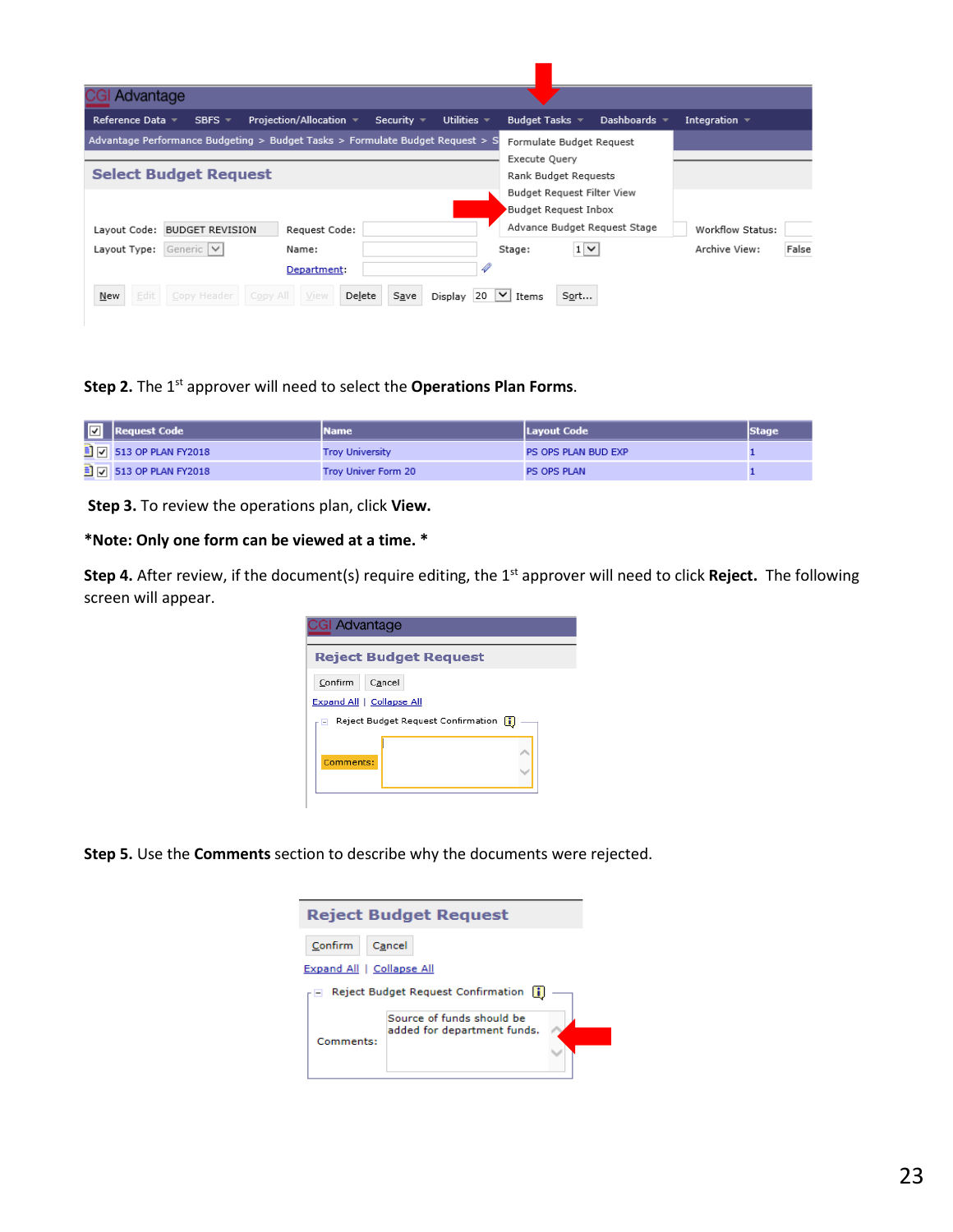**Step 6.** Click **Confirm**. This will send the form back to the person that submitted it to the 1<sup>st</sup> approver. The submitter will receive an email that includes the comment and a link to STAARS Budgeting to open the document and make the necessary corrections.

**NOTE:** The submitter should make the required changes in STAARS Budgeting, rerun the reports in infoAdvantage and attach updated error reports (with no mismatch message) using the **Document Management** tab. The process should take place anytime corrections are to be made for an Operations Plan. Then, the submitter can resubmit the packet(s) to the  $1<sup>st</sup>$  approver.

**Step 7.** Once the 1<sup>st</sup> approver receives the corrected Operations Plan, reviews and determines that the packet is satisfactory, the 1<sup>st</sup> approver can now approve the Operations Plan by clicking **Approve.** 

**Step 8.** The **Approve Budget Request** screen displays allowing for **Comments** to be sent to the 2<sup>nd</sup> approver.

| <b>CGI Advantage</b>      |                                                             |  |  |  |  |  |
|---------------------------|-------------------------------------------------------------|--|--|--|--|--|
|                           | <b>Approve Budget Request</b>                               |  |  |  |  |  |
| Confirm                   | Cancel                                                      |  |  |  |  |  |
| Expand All   Collapse All | Approve Budget Request Confirmation                         |  |  |  |  |  |
| Comments:                 | Thanks for adding the Source<br>of Funds. Op Plan Approved. |  |  |  |  |  |

**Step 9.** Click **Confirm** to approve the form.

**NOTE:** The Operations Plan will stay in 1<sup>st</sup> approver's inbox until this approver also submits the revision to the 2<sup>nd</sup> approver.

**Step 10.** The 2<sup>nd</sup> approver will receive an email notification with a link to STAARS Performance Budgeting to login and approve.

**Step 11.** To submit the Operations Plan to the 2nd approver, select the Operations Plan again, then click **Submit.** The **Submit Budget Request** screen displays.

**Step 12.** Click **Confirm** to submit the Operations Plan.